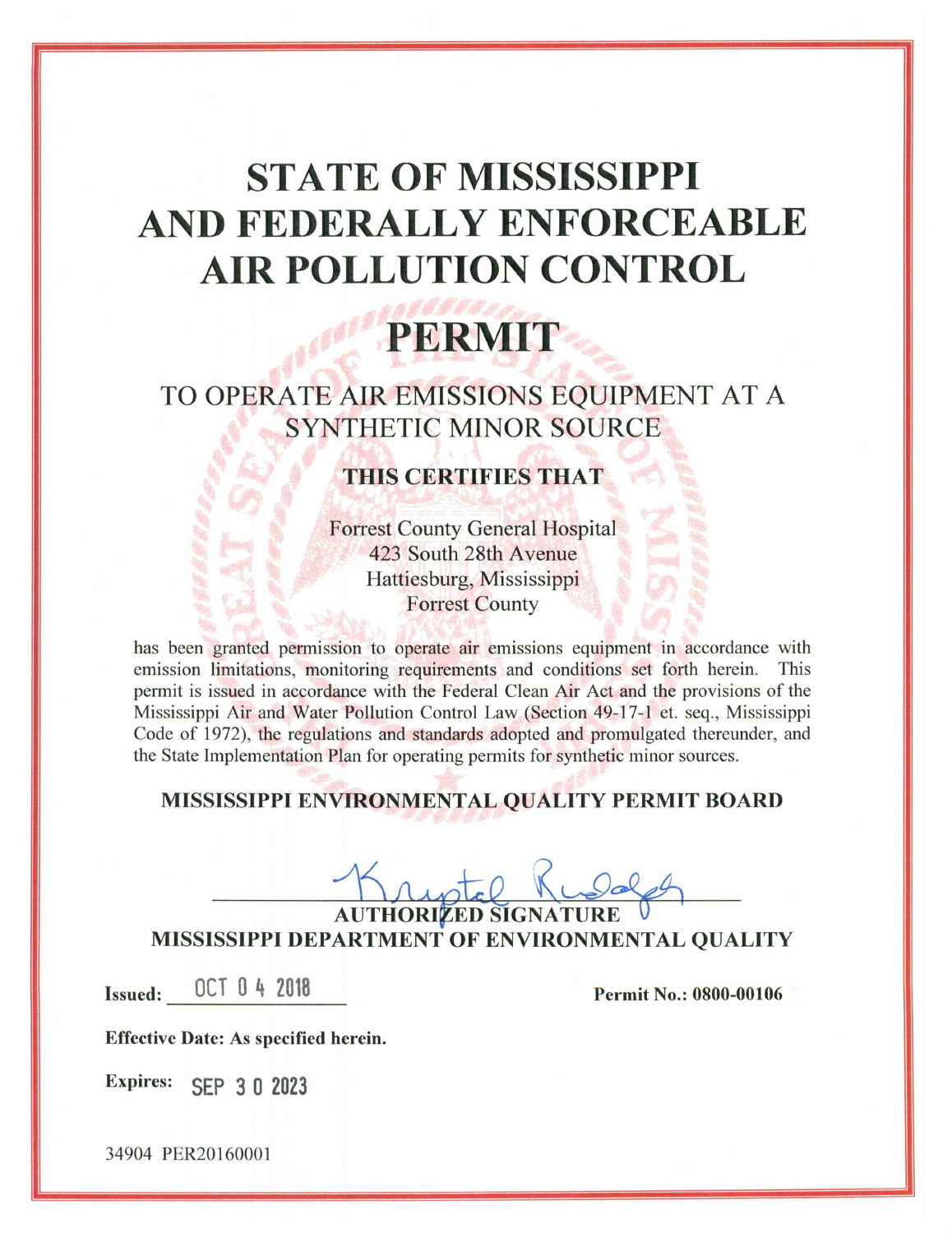#### **Section 1.**

#### **A. GENERAL CONDITIONS**

1. This permit is for air pollution control purposes only.

(Ref.: 11 Miss. Admin. Code Pt. 2, R. 2.1.D.)

2. This permit is a Federally-approved permit to operate a synthetic minor source as described in 11 Miss. Admin. Code Pt. 2, R. 2.4.D.

(Ref.: 11 Miss. Admin. Code Pt. 2, R. 2.4.D.)

3. Any activities not identified in the application are not authorized by this permit.

(Ref.: Miss. Code Ann. 49-17-29 1.b)

4. The knowing submittal of a permit application with false information may serve as the basis for the Permit Board to void the permit issued pursuant thereto or subject the applicant to penalties for constructing or operating without a valid permit.

(Ref.: 11 Miss. Admin. Code Pt. 2, R. 2.2.B(5).)

5. The issuance of a permit does not release the permittee from liability for constructing or operating air emissions equipment in violation of any applicable statute, rule, or regulation of state or federal environmental authorities.

(Ref.: 11 Miss. Admin. Code Pt. 2, R. 2.2.B(7).)

6. It shall not be a defense for a permittee in an enforcement action that it would have been necessary to halt or reduce the permitted activity in order to maintain compliance with the conditions of this permit unless halting or reducing activity would create an imminent and substantial endangerment threatening the public health and safety of the lives and property of the people of this state.

(Ref.: 11 Miss. Admin. Code Pt. 2, R. 2.2.B(15)(a).)

7. The issuance of this permit does not convey any property rights in either real or personal property, or any exclusive privileges, nor does it authorize any injury to private property or any invasion of personal rights, nor any infringement of Federal, State or local laws or regulations.

(Ref.: 11 Miss. Admin. Code Pt. 2, R. 2.2.B(15)(c).)

8. The permittee shall allow the Mississippi Department of Environmental Quality Office of Pollution Control and the Mississippi Environmental Quality Permit Board and/or their authorized representatives, upon the presentation of credentials: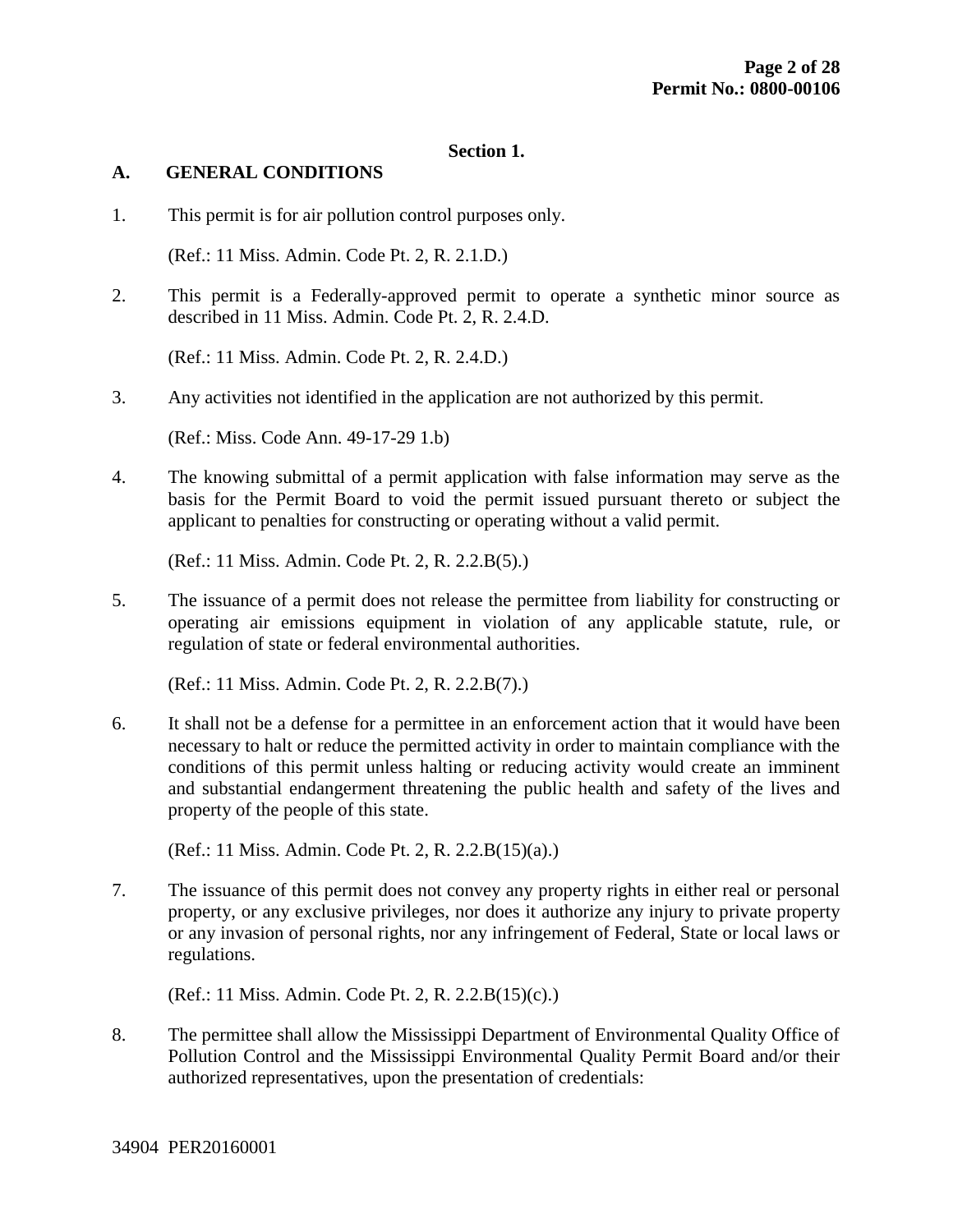- a. To enter upon the permittee's premises where an air emission source is located or in which any records are required to be kept under the terms and conditions of this permit, and
- b. At reasonable times to have access to and copy any records required to be kept under the terms and conditions of this permit; to inspect any monitoring equipment or monitoring method required in this permit; and to sample any air emission.

(Ref.: Miss. Code Ann. 49-17-21)

9. Except for data determined to be confidential under the Mississippi Air & Water Pollution Control Law, all reports prepared in accordance with the terms of this permit shall be available for public inspection at the offices of the Mississippi Department of Environmental Quality Office of Pollution Control.

(Ref.: Miss. Code Ann. 49-17-39)

10. Nothing herein contained shall be construed as releasing the permittee from any liability for damage to persons or property by reason of the installation, maintenance, or operation of the air cleaning facility, or from compliance with the applicable statutes of the State, or with local laws, regulations, or ordinances.

(Ref.: 11 Miss. Admin. Code Pt. 2, R. 2.2.B(7).)

11. The provisions of this permit are severable. If any provision of this permit, or the application of any provision of this permit to any circumstances, is challenged or held invalid, the validity of the remaining permit provisions and/or portions thereof or their application to other persons or sets of circumstances, shall not be affected thereby.

(Ref.: 11 Miss. Admin. Code Pt. 2, R. 2.1.D(7).)

- 12. This permit does not authorize a modification as defined in Regulation 11 Miss. Admin. Code Pt. 2, Ch.2., "Permit Regulations for the Construction and/or Operation of Air Emission Equipment." A modification may require a Permit to Construct and a modification of this permit. Modification is defined as "Any physical change in or change in the method of operation of a facility which increases the actual emissions or the potential uncontrolled emissions of any air pollutant subject to regulation under the Federal Act emitted into the atmosphere by that facility or which results in the emission of any air pollutant subject to regulation under the Federal Act into the atmosphere not previously emitted. A physical change or change in the method of operation shall not include:
	- a. Routine maintenance, repair, and replacement;
	- b. Use of an alternative fuel or raw material by reason of an order under Sections 2(a) and (b) of the Federal Energy Supply and Environmental Coordination Act of 1974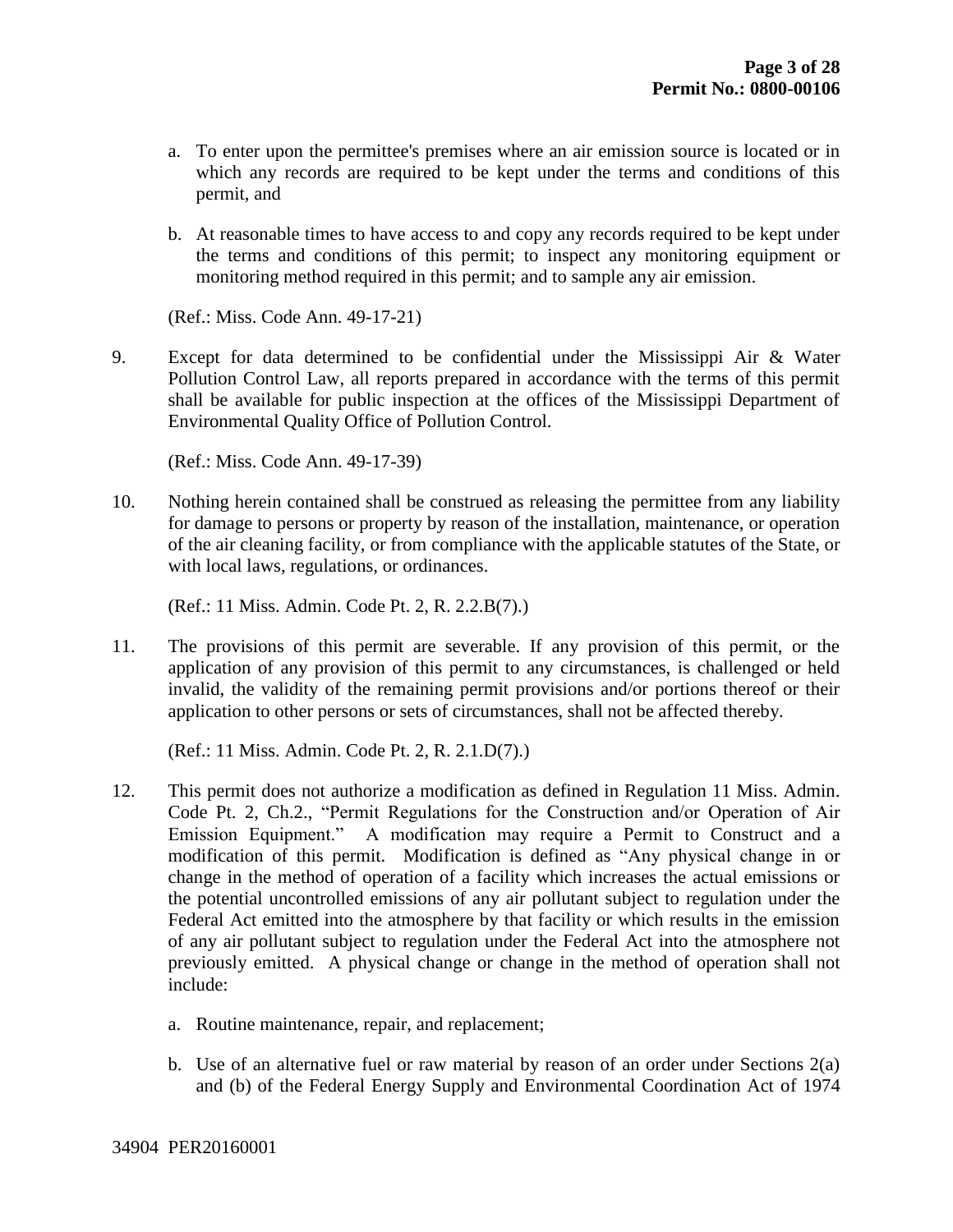(or any superseding legislation) or by reason of a natural gas curtailment plan pursuant to the Federal Power Act;

- c. Use of an alternative fuel by reason of an order or rule under Section 125 of the Federal Act;
- d. Use of an alternative fuel or raw material by a stationary source which:
	- (1) The source was capable of accommodating before January 6, 1975, unless such change would be prohibited under any federally enforceable permit condition which was established after January 6, 1975, pursuant to 40 CFR 52.21 or under regulations approved pursuant to 40 CFR 51.166; or
	- (2) The source is approved to use under any permit issued under 40 CFR 52.21 or under regulations approved pursuant to 40CFR 51.66;
- e. An increase in the hours of operation or in the production rate unless such change would be prohibited under any federally enforceable permit condition which was established after January 6, 1975, pursuant to 40 CFR 52.21 or under regulations approved pursuant to 40 CFR Subpart I or 40 CFR 51.166; or
- f. Any change in ownership of the stationary source.

(Ref.: 11 Miss. Admin. Code Pt. 2, R. 2.1.C(15).)

#### **B. GENERAL OPERATIONAL CONDITIONS**

1. Should the Executive Director of the Mississippi Department of Environmental Quality declare an Air Pollution Emergency Episode, the permittee will be required to operate in accordance with the permittee's previously approved Emissions Reduction Schedule or, in the absence of an approved schedule, with the appropriate requirements specified in Regulation, 11 Miss. Admin. Code Pt. 2, "Regulations for the Prevention of Air Pollution Emergency Episodes" for the level of emergency declared.

(Ref.: 11 Miss. Admin. Code Pt. 2, R. 2.10.)

2. Any diversion from or bypass of collection and control facilities is prohibited, except as provided for in 11 Miss. Admin. Code Pt. 2, R. 1.10., "Air Emission Regulations for the Prevention, Abatement, and Control of Air Contaminants."

(Ref.: 11 Miss. Admin. Code Pt. 2, R. 1.10.)

3. Solids removed in the course of control of air emissions shall be disposed of in a manner such as to prevent the solids from becoming windborne and to prevent the materials from entering State waters without the proper environmental permits.

(Ref.: Miss. Code Ann. 49-17-29 1.a(i and ii))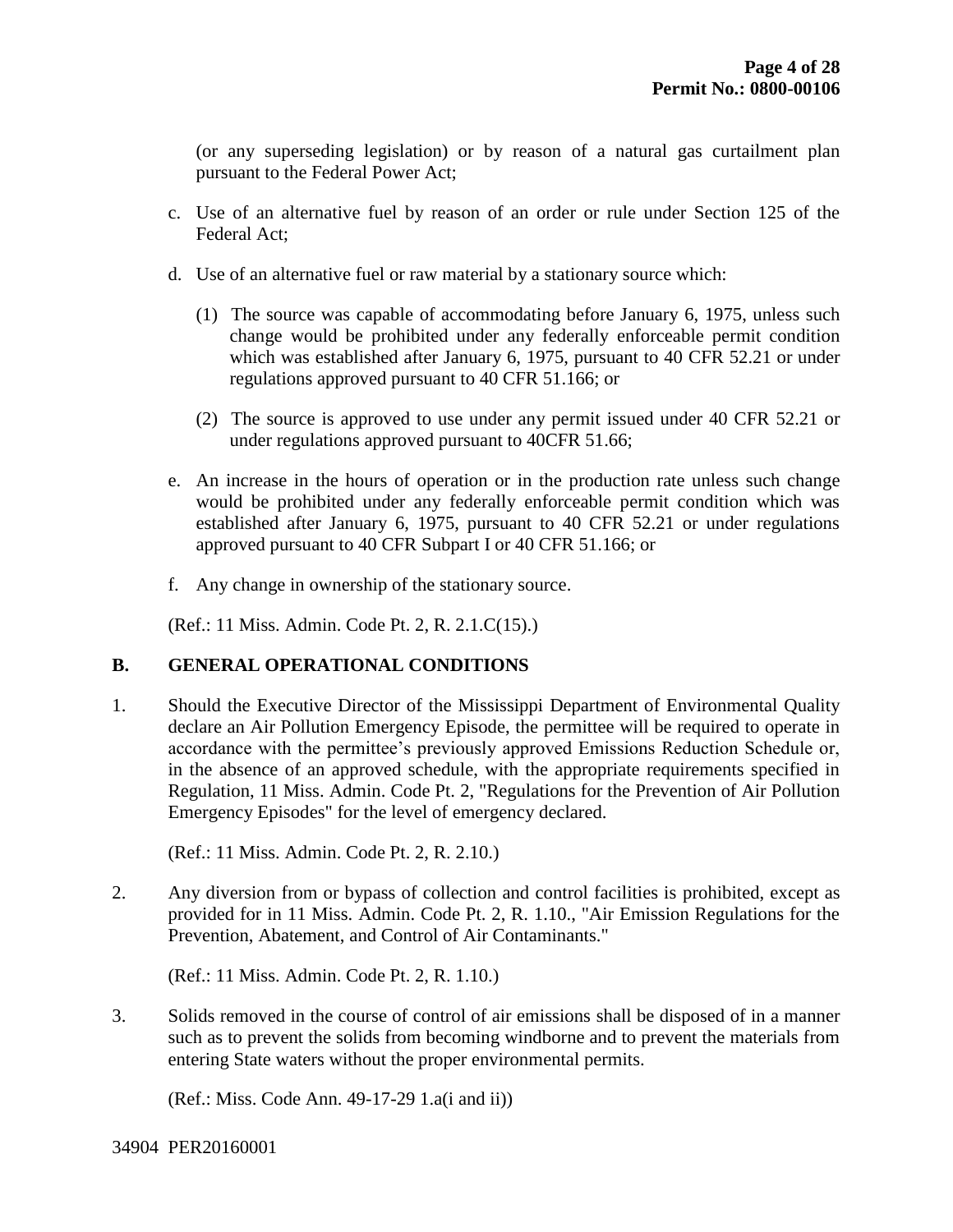- 4. Except as otherwise specified herein, the permittee shall be subject to the following provisions with respect to upsets, startups, and shutdowns.
	- a. Upsets
		- (1) For an upset defined in 11 Miss. Admin. Code Pt. 2, R. 1.2., the Commission may pursue an enforcement action for noncompliance with an emission standard or other requirement of an applicable rule, regulation, or permit. In determining whether to pursue enforcement action, and/or the appropriate enforcement action to take, the Commission may consider whether the source has demonstrated through properly signed contemporaneous operating logs or other relevant evidence the following:
			- (i) An upset occurred and that the source can identify the cause(s) of the upset;
			- (ii) The source was at the time being properly operated;
			- (iii) During the upset the source took all reasonable steps to minimize levels of emissions that exceeded the emission standard or other requirement of an applicable rule, regulation, or permit;
			- (iv) That within 5 working days of the time the upset began, the source submitted a written report to the Department describing the upset, the steps taken to mitigate excess emissions or any other noncompliance, and the corrective actions taken and;
			- (v) That as soon as practicable but no later than 24 hours of becoming aware of an upset that caused an immediate adverse impact to human health or the environment beyond the source boundary or caused a general nuisance to the public, the source provided notification to the Department.
		- (2) In any enforcement proceeding by the Commission, the source seeking to establish the occurrence of an upset has the burden of proof.
		- (3) This provision is in addition to any upset provision contained in any applicable requirement.
		- (4) These upset provisions apply only to enforcement actions by the Commission and are not intended to prohibit EPA or third party enforcement actions.
	- b. Startups and Shutdowns (as defined by 11 Miss. Admin. Code Pt. 2, R. 1.2.)
		- (1) Startups and shutdowns are part of normal source operation. Emission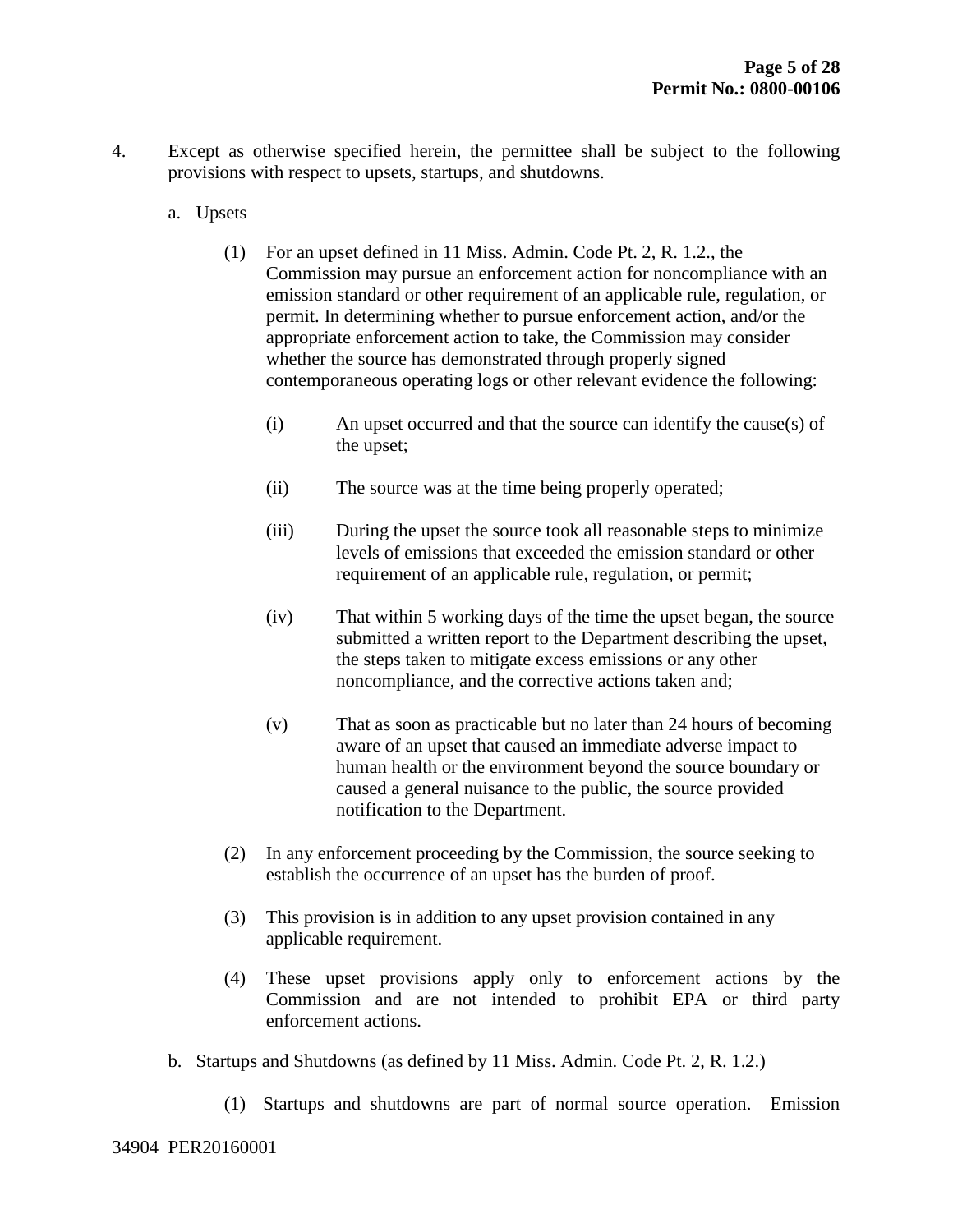limitations apply during startups and shutdowns unless source specific emission limitations or work practice standards for startups and shutdowns are defined by an applicable rule, regulation, or permit.

- (2) Where the source is unable to comply with existing emission limitations established under the State Implementation Plan (SIP) and defined in this regulation, 11 Mississippi Administrative Code, Part 2, Chapter 1, the Department will consider establishing source specific emission limitations or work practice standards for startups and shutdowns. Source specific emission limitations or work practice standards established for startups and shutdowns are subject to the requirements prescribed in 11 Miss. Admin. Code Pt. 2, R. 1.10.B(2)(a) through (e).
- (3) Where an upset as defined in Rule 1.2 occurs during startup or shutdown, see the upset requirements above.

(Ref.: 11 Miss. Admin. Code Pt. 2, R. 1.10.)

- 5. Compliance Testing: Regarding compliance testing:
	- a. The results of any emissions sampling and analysis shall be expressed both in units consistent with the standards set forth in any Applicable Rules and Regulations or this permit and in units of mass per time.
	- b. Compliance testing will be performed at the expense of the permittee.
	- c. Each emission sampling and analysis report shall include but not be limited to the following:
		- (1) Detailed description of testing procedures;
		- (2) Sample calculation(s);
		- (3) Results; and
		- (4) Comparison of results to all Applicable Rules and Regulations and to emission limitations in the permit.

(Ref.: 11 Miss. Admin. Code Pt. 2, R. 2.6.B(3), (4), and (6).)

#### **C. PERMIT RENEWAL / MODIFICATION / TRANSFER / TERMINATION**

1. For renewal of this permit, the applicant shall make application not less than one-hundred eighty (180) days prior to the expiration date of the permit substantiated with current emissions data, test results or reports or other data as deemed necessary by the Mississippi Environmental Quality Permit Board. If the applicant submits a timely and complete application pursuant to this paragraph and the Permit Board, through no fault of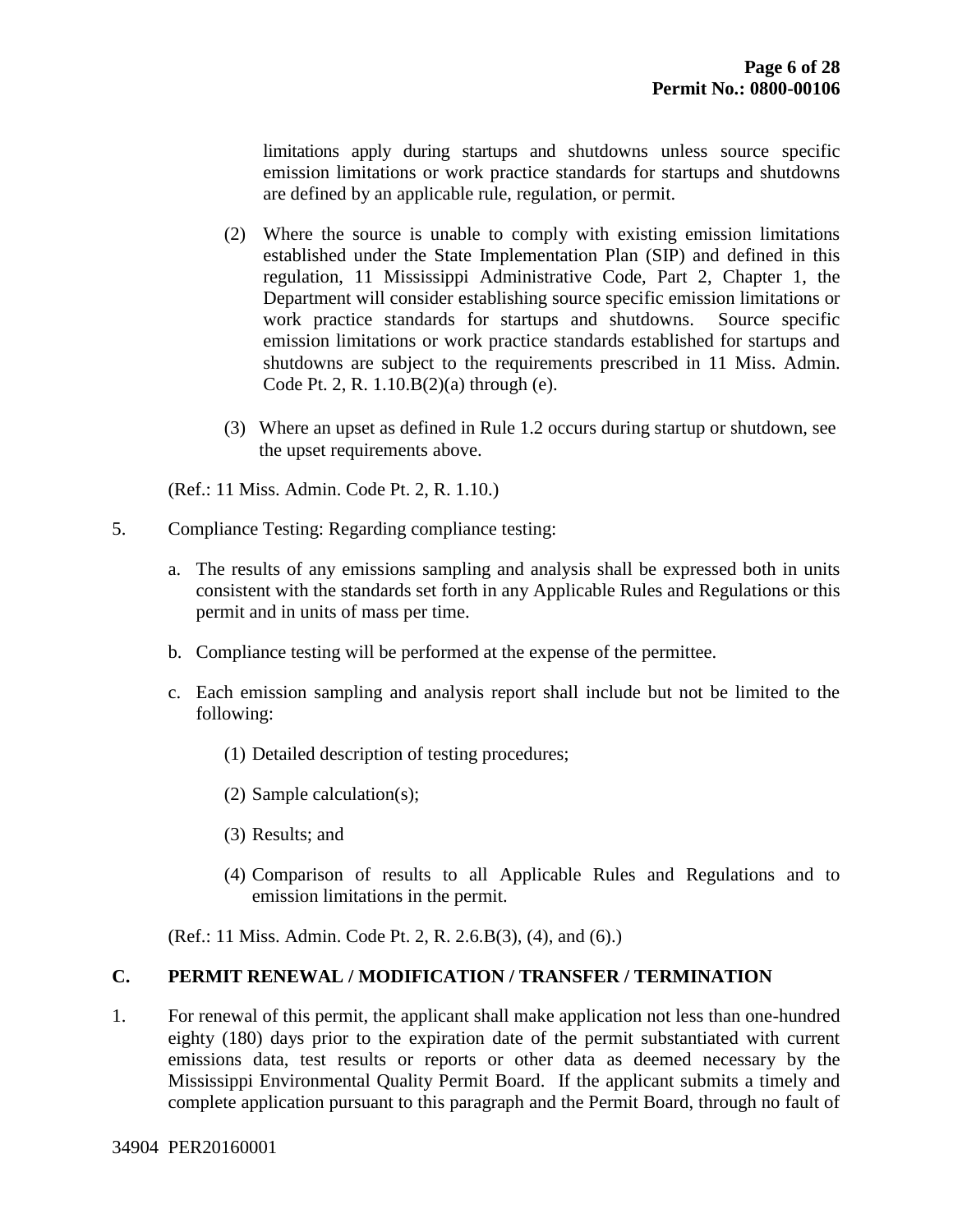the applicant, fails to act on the application on or before the expiration date of the existing permit, the applicant shall continue to operate the stationary source under the terms and conditions of the expired permit, which shall remain in effect until final action on the application is taken by the Permit Board. Permit expiration terminates the source's ability to operate unless a timely and complete renewal application has been submitted.

(Ref.: 11 Miss. Admin. Code Pt. 2, R. 2.8.)

2. The permittee shall furnish to the DEQ within a reasonable time any information the DEQ may request in writing to determine whether cause exists for modifying, revoking and reissuing, or terminating the permit or to determine compliance with the permit. Upon request, the permittee shall also furnish to the DEQ copies of records required to be kept by the permit or, for information claimed to be confidential, the permittee shall furnish such records to the DEQ along with a claim of confidentiality. The permittee may furnish such records directly to the Administrator along with a claim of confidentiality.

(Ref.: 11 Miss. Admin. Code Pt. 2, R. 2.2.B(15)(d).)

3. The permit and/or any part thereof may be modified, revoked, reopened, and reissued, or terminated for cause. Sufficient cause for a permit to be reopened shall exist when an air emissions stationary source becomes subject to Title V. The filing of a request by the permittee for a permit modification, revocation and reissuance, or termination, or of a notification of planned changes or anticipated noncompliance does not stay any permit condition.

(Ref.: 11 Miss. Admin. Code Pt. 2, R. 2.2.B(15)(b).)

- 4. After notice and opportunity for a hearing, this permit may be modified, suspended, or revoked in whole or in part during its term for cause including, but not limited to:
	- a. Persistent violation of any terms or conditions of this permit.
	- b. Obtaining this permit by misrepresentation or failure to disclose fully all relevant facts; or
	- c. A change in federal, state, or local laws or regulations that require either a temporary or permanent reduction or elimination of previously authorized air emission.

(Ref.: 11 Miss. Admin. Code Pt. 2, R. 2.2.C.)

5. This permit may only be transferred upon approval of the Mississippi Environmental Quality Permit Board.

(Ref.: 11 Miss. Admin. Code Pt. 2, R. 2.16.B.)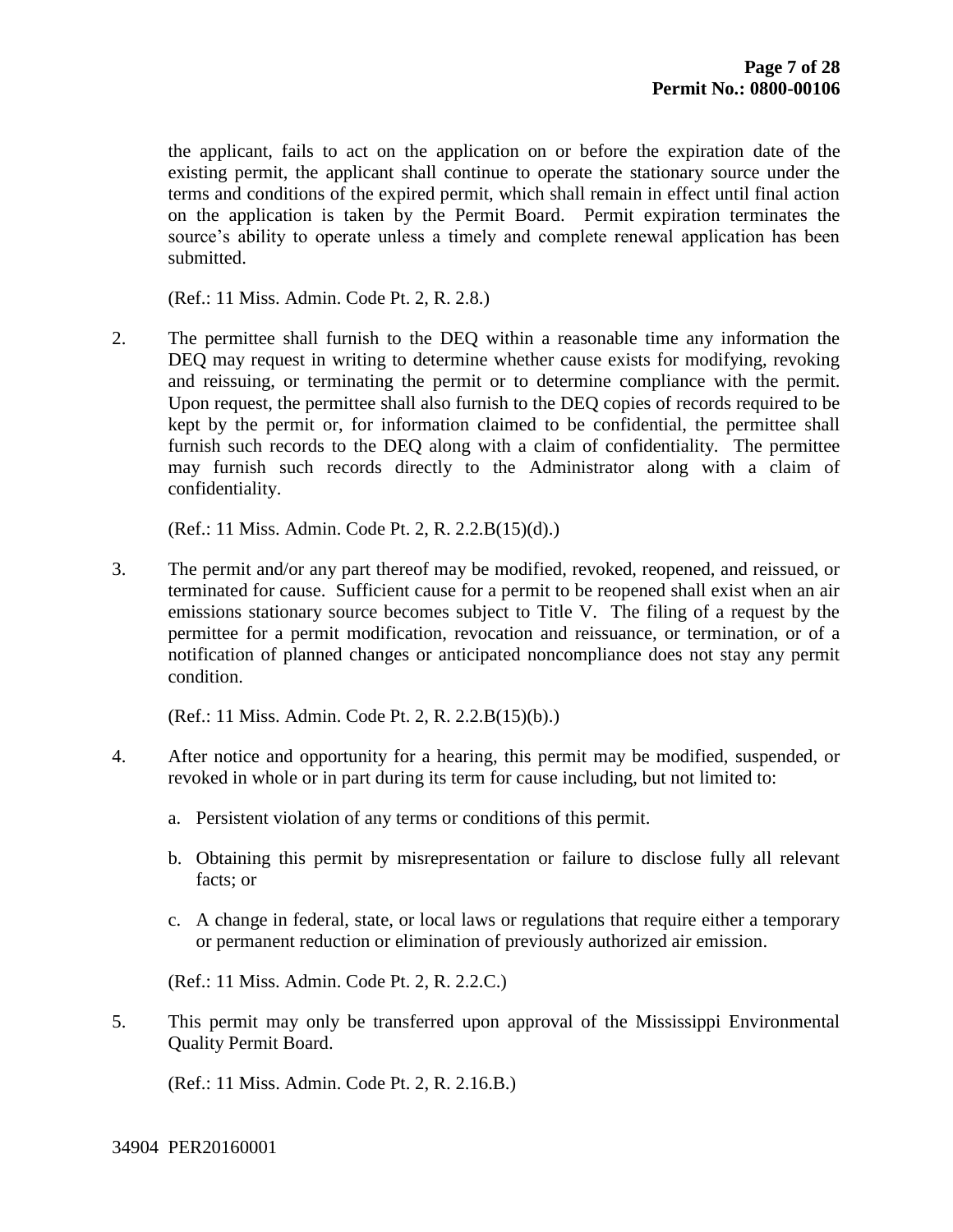#### **SECTION 2 EMISSION POINT DESCRIPTION**

The permittee is authorized to operate air emissions equipment, as described in the following table.

| <b>Emission</b><br>Point                | <b>Description</b>                                                                                                    |
|-----------------------------------------|-----------------------------------------------------------------------------------------------------------------------|
| AA-100                                  | Facility-wide (Forrest County General Hospital)                                                                       |
| AA-001                                  | Diesel fired, $(2500 \text{ kW})$ 3634 hp Hospital Power Plant Generator #1 - 2006 (E-18)                             |
| AA-002                                  | Diesel fired, $(2500 \text{ kW})$ 3634 hp Hospital Power Plant Generator #2 - 2006 (E-19)                             |
| AA-003                                  | Diesel fired, (2500 kW) 3634 hp Hospital Power Plant Generator #3 - 2006 (E-20)                                       |
| AA-004;<br>AA-005;<br>AA-006;<br>AA-007 | 4- Power Plant Diesel Fuel Tanks with the capacity of 12,000 gallons each (E-21)                                      |
| AA-008                                  | 5 - Power Plant Diesel Fuel Tanks with a capacity of 200 gallons each - 2006 (E-21)                                   |
| AA-009                                  | Fire Pump Diesel Fuel Storage Tank with a capacity of 550 gallons - 2013 (E-21)                                       |
| AA-010                                  | Generator Diesel Fuel Storage Tank with a capacity of 3,000 gallons - 1985 (E-21)                                     |
| AA-011                                  | 2 - Generator Diesel Fuel Storage Tanks with a capacity of 600 gallons each - 2006 (E-21)                             |
| AA-012                                  | Gasoline Tank with a capacity of $300$ gallons $- 1998$ (E-21)                                                        |
| AA-013                                  | Clinic Generator Diesel Fuel Storage Day Tank with a capacity of 100 gallons - 1998 (E-21)                            |
| AA-014                                  | Support Services Diesel Fuel Storage Day Tank with a capacity of 2,000 gallons - 2007 (E-21)                          |
| AA-015                                  | Boiler Diesel Fuel Storage Tank with a capacity of 12,000 gallons - 2013 (E-21)                                       |
| AA-016                                  | 2 – 800kW Genset Diesel Fuel Storage Day Tank with a capacity of 200 gallons – 2013 (E-21)                            |
| AA-101a                                 | Natural gas fired, 2.0 MMBTU/hr Cancer Clinic Boiler (Boiler No. 1) – 2016 (E-1)                                      |
| AA-101b                                 | Natural gas fired, 2.0 MMBTU/hr Cancer Clinic Boiler (Boiler No. 2) – 2000 (E-2)                                      |
| AA-102a                                 | Dual-fired, 20.4 MMBTU/hr Hospital Boiler Room (Boiler No. 3) – 2002 (E-3)                                            |
| AA-102b                                 | Dual-fired, 20.4 MMBTU/hr Hospital Boiler Room (Boiler No. 4) – 2002 (E-4)                                            |
| AA-102c                                 | Dual-fired, 20.4 MMBTU/hr Hospital Boiler Room (Boiler No. 5) – 2002 (E-5)                                            |
| AA-103                                  | Cafeteria Equipment 2.0 MMBTU/hr total for Grills, Fryers, Kettles, etc. rated less than 0.1 MMBTU/hr each<br>$(E-6)$ |
| AA-104                                  | Hospital Laundry Dryer 0.204 MMBTU/hr - 2006 (E-7)                                                                    |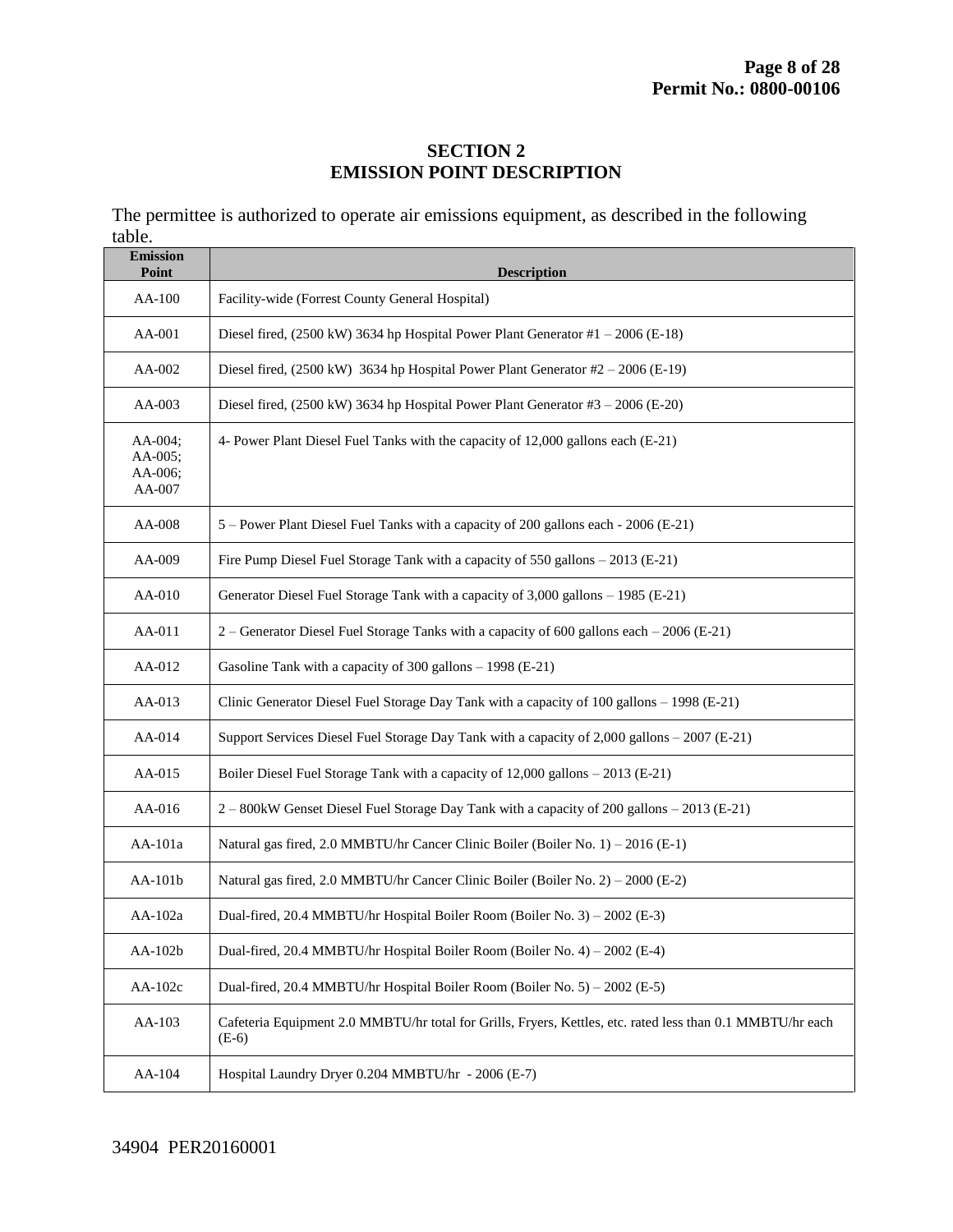| <b>Emission</b><br>Point | <b>Description</b>                                                                               |
|--------------------------|--------------------------------------------------------------------------------------------------|
| $AA-105$                 | Natural gas fired, 0.4 MMBTU/hr Cancer Clinic Water Heater – 2006 (E-8)                          |
| $AA-106$                 | (4) Natural gas fired, 0.2 MMBTU/hr Decontamination Building Water Heaters - 2015 (E-9)          |
| AA-107                   | Natural gas fired, 0.5 MMBTU/hr Decontamination Building Boiler – 2015 (E-10)                    |
| $AA-108$                 | Diesel fired, (151 kW) 202 hp Cancer Clinic Emergency Backup Generator – pre 2006 (E-11)         |
| AA-109                   | Diesel fired, (688 kW) 923 hp Support Services Building Emergency Backup Generator - 2007 (E-12) |
| $AA-110a$                | Diesel fired, (905 kW) 1214 hp Hospital Emergency Backup Generator No. $1 - 2012$ (E-13)         |
| $AA-110b$                | Diesel fired, (905 kW) 1214 hp Hospital Emergency Backup Generator No. $2 - 2012$ (E-14)         |
| AA-111a                  | Diesel fired, (1120 kW) 1502 hp Hospital Emergency Backup Generator No. 3 – pre 2006 (E-15)      |
| $AA-111b$                | Diesel fired, (1120 kW) 1502 hp Hospital Emergency Backup Generator No. 4 – pre-2006 (E-16)      |
| AA-112                   | Diesel fired, $(97 \text{ kW})$ 130 hp Fire Water Diesel Pump – 1995 (E-17)                      |
| AA-113                   | Woodworking Shop Dust Collectors (E-22)                                                          |
| $AA-114$                 | 4 Chamber Cooling Tower (E-23)                                                                   |
| AA-115                   | Paint Booth (E-24)                                                                               |
| $AA-116$                 | Shop Parts and Tool Washer(s) (E-25)                                                             |
| AA-117                   | Gasoline Dispensing Unit (E-26)                                                                  |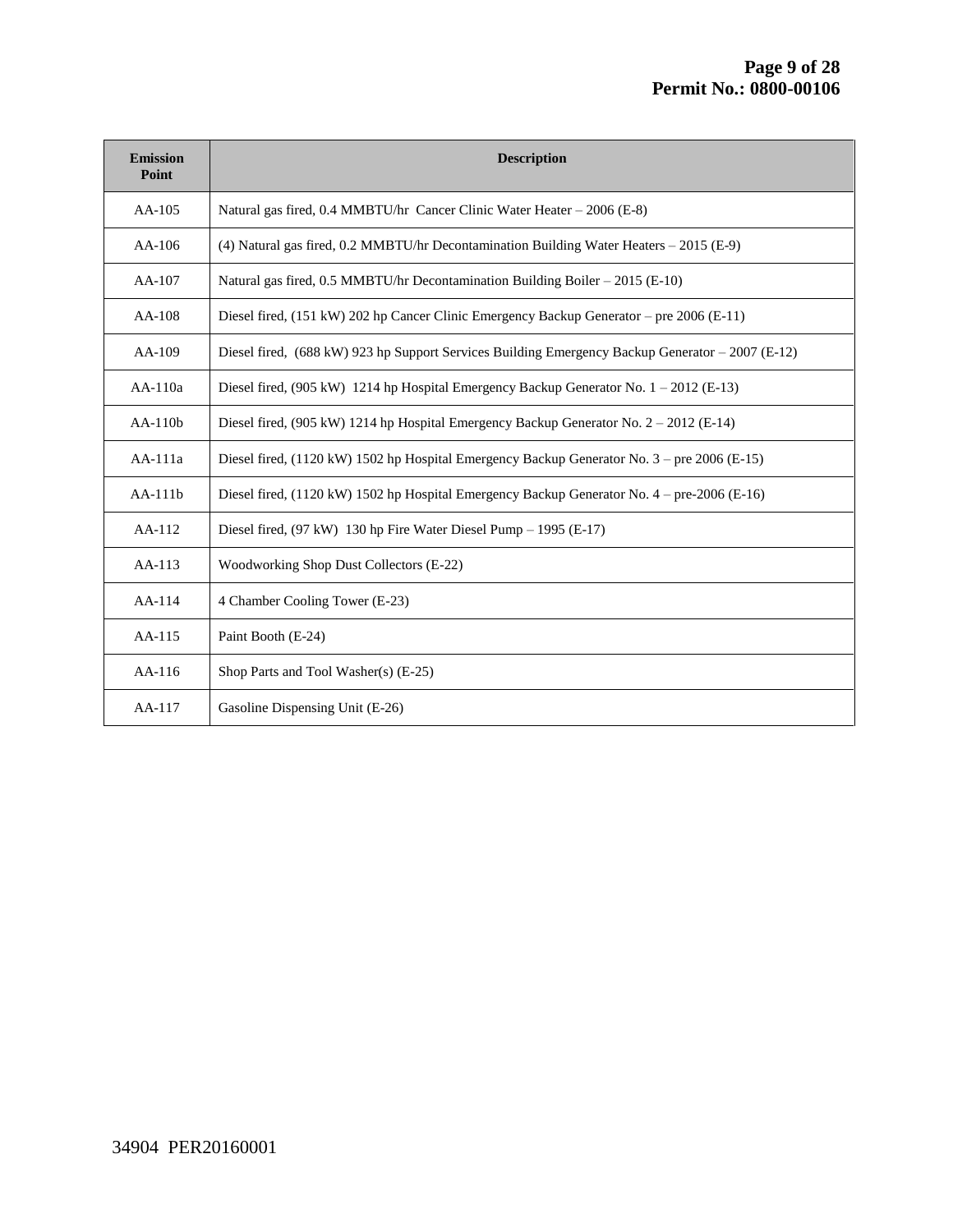| <b>Emission</b><br>Point                                                                                                            | <b>Applicable Requirement</b>                           | <b>Condition</b><br>Number(s) | Pollutant/<br>Parameter | <b>Limitation/Standard</b>                  |
|-------------------------------------------------------------------------------------------------------------------------------------|---------------------------------------------------------|-------------------------------|-------------------------|---------------------------------------------|
| AA-100                                                                                                                              | 11 Miss. Admin Code Pt. 2, R.<br>$1.3.A(1)$ and $(2)$ . | 3.1                           |                         |                                             |
|                                                                                                                                     | 11 Miss. Admin. Code Pt. 2, R.<br>1.3.B.                | 3.2                           | Opacity                 | 40%                                         |
| AA-100                                                                                                                              | 11 Miss. Admin. Code Pt. 2, R.<br>1.3.C.                | 3.3                           | $\mathbf{PM}$           | <b>General Nuisances</b>                    |
| AA-101a;<br>AA-101b;<br>AA-103;<br>AA-104;<br>AA-105;<br>AA-106;<br>AA-107;<br>AA-108;<br>AA-109;<br>AA-110a;<br>AA-110b;<br>AA-112 | 11 Miss. Admin. Code Pt. 2, R.<br>$1.3.D(1)(a)$ .       | 3.4                           | PM                      | 0.6 pounds per MMBTU per hour heat<br>input |
| AA-102a;<br>AA-102b;<br>AA-102c;<br>AA-111a;<br>AA-111b;<br>AA-001;<br>AA-002;<br>AA-003                                            | 11 Miss. Admin. Code Pt. 2, R.<br>$1.3.D(1)(b)$ .       | 3.5                           | PM                      | $E = 0.8808 * I^{-0.1667}$                  |
| AA-113<br>AA-115                                                                                                                    | 11 Miss. Admin. Code Pt. 2, R.<br>1.3.F(1)              | 3.6                           | PM                      | $E = 4.1p^{0.67}$                           |
| AA-100                                                                                                                              | 11 Miss. Admin. Code Pt. 2, R.<br>$1.4.A(1)$ .          | 3.7                           | SO <sub>2</sub>         | 4.8 pounds per MMBTU heat input             |
| AA-100                                                                                                                              | 11 Miss. Admin. Code Pt. 2, R.<br>1.4.B(1).             | $3.8\,$                       | SO <sub>2</sub>         | 500 ppm (volume)                            |
| AA-100                                                                                                                              | 11 Miss. Admin. Code Pt. 2, R.<br>2.2.B(10).            | 3.9                           | $\rm NO_x$              | $\epsilon$ = 99.0 Tons per year(tpy)        |

#### **SECTION 3 EMISSION LIMITATIONS AND STANDARDS**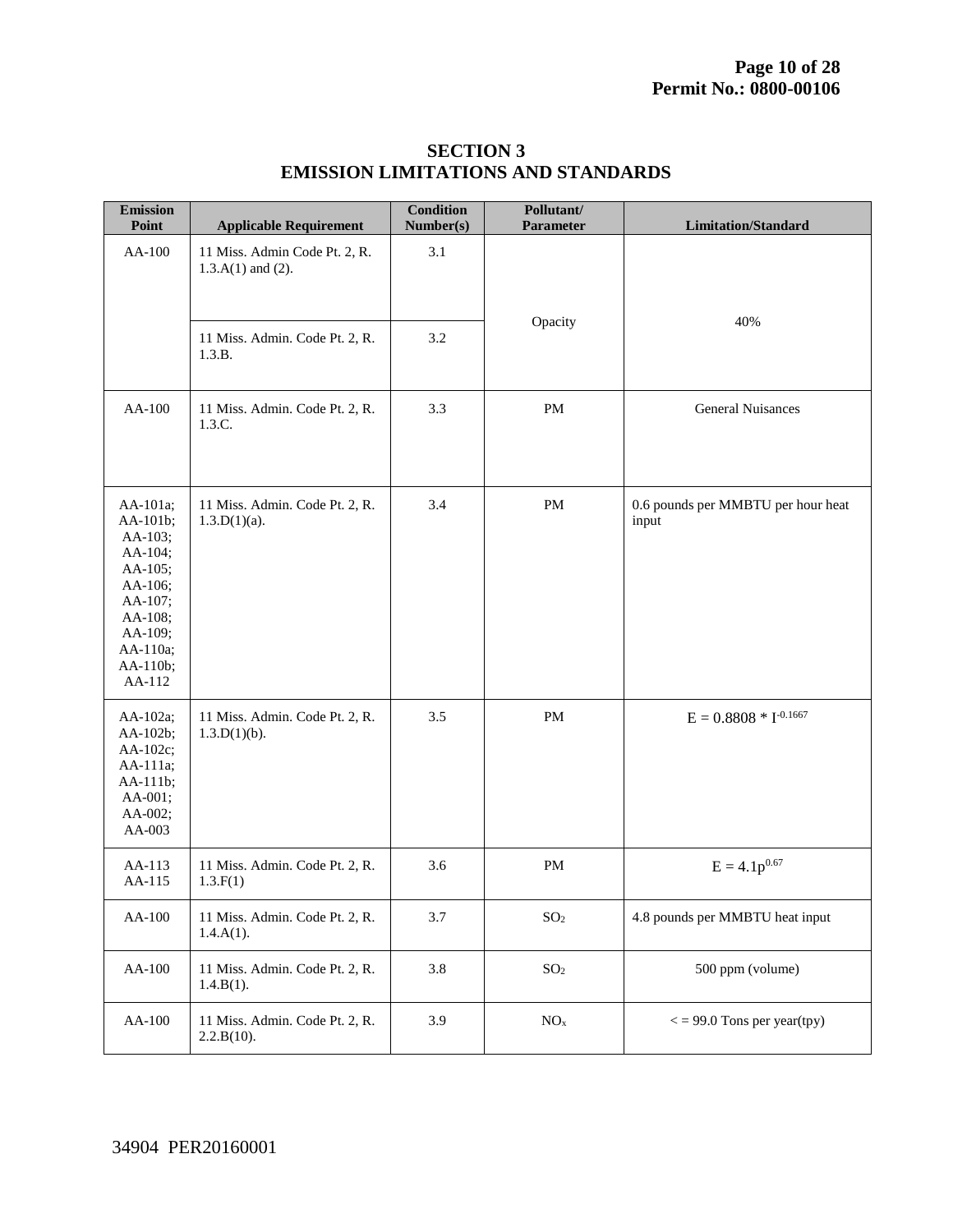| <b>Emission</b><br>Point                                        | <b>Applicable Requirement</b>                                                                                                                                                                        | <b>Condition</b><br>Number(s) | Pollutant/<br><b>Parameter</b>                              | <b>Limitation/Standard</b>                                       |
|-----------------------------------------------------------------|------------------------------------------------------------------------------------------------------------------------------------------------------------------------------------------------------|-------------------------------|-------------------------------------------------------------|------------------------------------------------------------------|
| $AA-102a$<br>$AA-102b$<br>AA-102c                               | 40 CFR 60.40c(a),<br>40 CFR 60, Subpart Dc<br>(Standards of Performance<br>for Small Industrial,<br>Commercial, and<br><b>Institutional Steam</b><br>Generating Units)                               | 3.10                          |                                                             | Applicability                                                    |
|                                                                 | 40 CFR $60.42c(c)$ and (d)                                                                                                                                                                           | 3.11                          | SO <sub>2</sub>                                             | 0.50 pounds per MMBTU heat input<br>or 0.5 weight percent sulfur |
| AA-102a<br>AA-102b<br>AA-102c                                   | 11Miss. Admin. Code Pt. 2,<br>R.2.2.B(10)                                                                                                                                                            | 3.12                          | Fuel Oil / Diesel<br><b>Fuel Operational</b><br>Requirement | 48 Hours per Calendar Year (per<br>Affected Source)              |
| AA-109;<br>AA-110a;<br>AA-110b;<br>AA-001;<br>AA-002;<br>AA-003 | 40 CFR 63.6590(c);<br>40 CFR Part 63, Subpart<br><b>ZZZZ</b> (National Emission<br>Standards for Hazardous Air<br>Pollutants for Stationary<br>Reciprocating Internal<br><b>Combustion Engines</b> ) | 3.13                          | HAP's                                                       | Applicability                                                    |
| AA-109<br>AA-110a<br>$AA-110b$<br>AA-001<br>AA-002<br>AA-003    | 40 CFR 60.4200(a)(3);<br>40 CFR Part 60, Subpart IIII<br>(Standards of Performance)<br>for Stationary Compression<br>Ignition Internal Combustion<br>Engines)                                        | 3.14                          | NMHC+NOx<br>CO<br><b>PM</b>                                 | Applicability                                                    |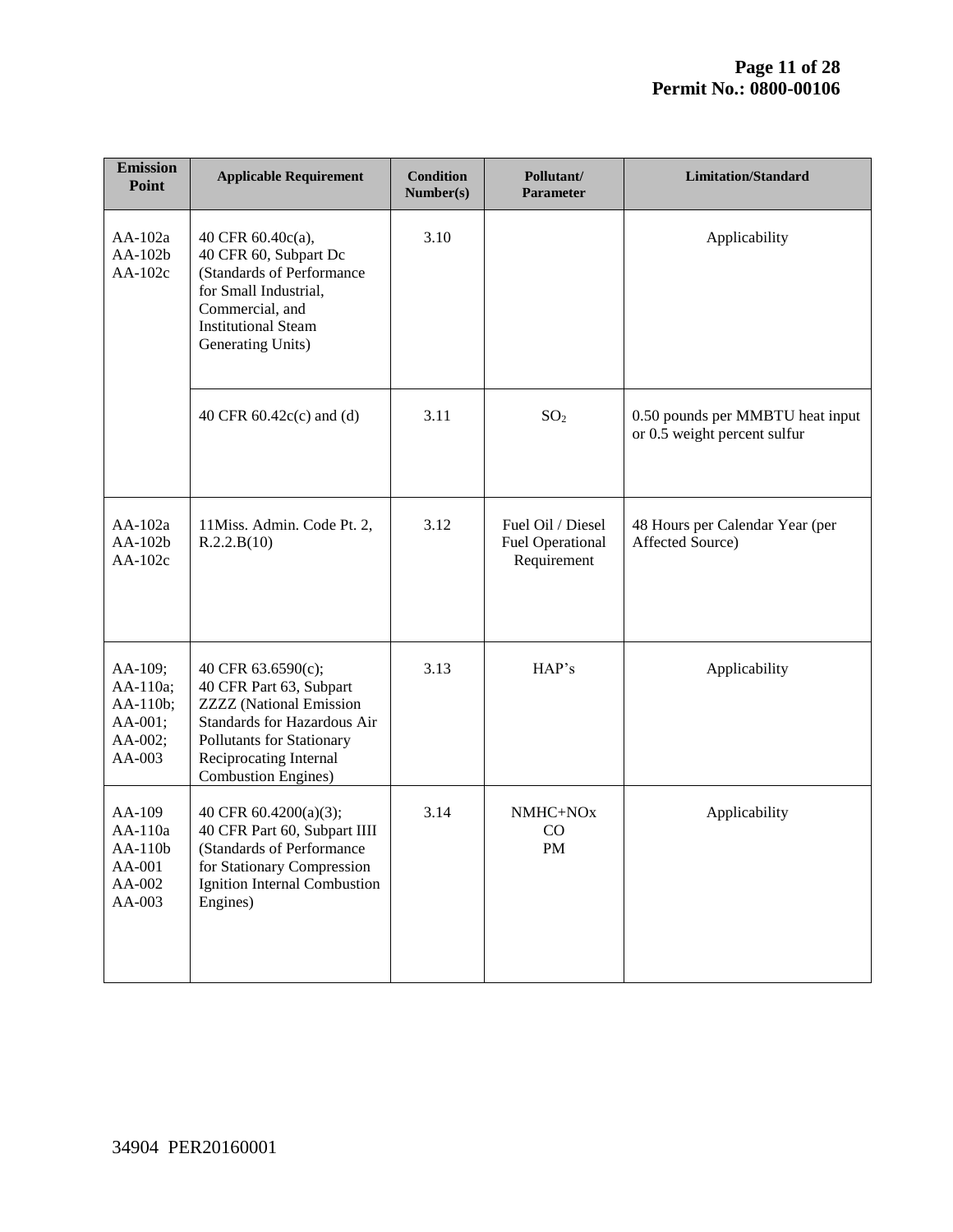| <b>Emission</b><br>Point                                        | <b>Applicable Requirement</b>                                                                   | <b>Condition</b><br>Number(s) | Pollutant/<br><b>Parameter</b>                                                                             | <b>Limitation/Standard</b>                                                                                                                                                                                 |
|-----------------------------------------------------------------|-------------------------------------------------------------------------------------------------|-------------------------------|------------------------------------------------------------------------------------------------------------|------------------------------------------------------------------------------------------------------------------------------------------------------------------------------------------------------------|
| AA-109;<br>AA-110a;<br>AA-110b;<br>AA-001;<br>AA-002;<br>AA-003 | 40 CFR 60.4207(b), Subpart<br>IIII<br>40 CFR 80.510                                             | 3.15                          | Diesel Fuel<br>Requirement                                                                                 | $\epsilon$ = 15 ppm Sulfur Content (Max.)<br>40 Cetane Index $\geq$ 40; or aromatic<br>content $\leq$ 35 volume percent                                                                                    |
| AA-109<br>$AA-110a$<br>$AA-110b$                                | 40 CFR 60.4202(a)(2) and<br>40CFR 60.4205(b), Subpart<br>III<br>40CFR 89.112                    | 3.16                          | $NMHC + NOx$<br><b>NO<sub>x</sub></b><br>HC<br>CO<br>PM                                                    | <b>Emission Standards</b>                                                                                                                                                                                  |
| AA-001<br>AA-002<br>AA-003                                      | 11 Miss. Admin. Code Pt. 2,<br>R. 2.2.B(11).<br>Permit to Construct issued<br>December 19, 2012 | 3.17                          | <b>Operating Hours</b><br><b>PM</b><br>SO <sub>2</sub><br>NO <sub>x</sub><br>CO<br><b>VOC</b><br>$PM_{10}$ | $\epsilon$ = 700 Hours per generator per 365<br>day rolling year<br>0.101tpy of PM<br>$0.51$ tpy of $SO2$ ;<br>14.16 tpy of $NOx$ ;<br>1.15 tpy of $CO$ ;<br>0.280 tpy of VOC;<br>$0.081$ tpy of $PM_{10}$ |
| AA-109<br>AA-110a<br>$AA-110b$<br>AA-001<br>AA-002<br>AA-003    | 40 CFR 60.4211(a)(1-3),<br>Subpart IIII                                                         | 3.18                          |                                                                                                            | Manufacturer's Emission Related<br><b>Control Devices</b>                                                                                                                                                  |
| AA-001<br>AA-002<br>AA-003                                      | 40 CFR 60.4204(a) and<br>Table 1 to Subpart IIII                                                | 3.19                          | HC<br>NO <sub>x</sub><br>CO<br>PM                                                                          | <b>Emission Standards</b>                                                                                                                                                                                  |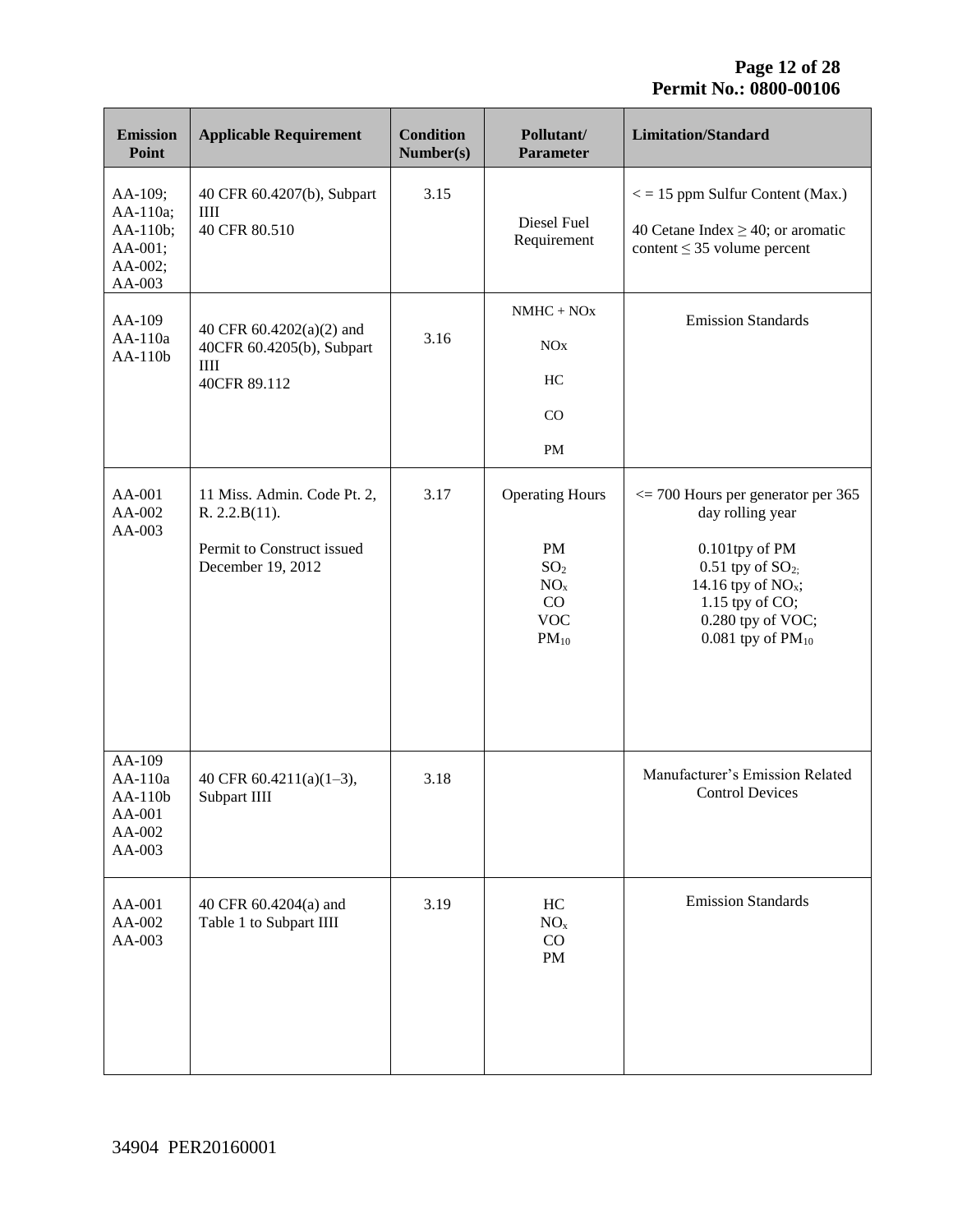| <b>Emission</b><br>Point                                                             | <b>Applicable Requirement</b>                                                                                                                                                 | <b>Condition</b><br>Number(s) | Pollutant/<br><b>Parameter</b>    | <b>Limitation/Standard</b>                                       |
|--------------------------------------------------------------------------------------|-------------------------------------------------------------------------------------------------------------------------------------------------------------------------------|-------------------------------|-----------------------------------|------------------------------------------------------------------|
| $AA-117$                                                                             | 40 CFR Part 63, Subpart<br><b>CCCCCC</b> (National<br><b>Emission Standards for</b><br>Hazardous Air Pollutants<br>for Source Category:<br>Gasoline Dispensing<br>Facilities) | 3.20                          | HAP's                             | Applicability                                                    |
| $AA-117$                                                                             | 40 CFR 63.11111(b) and<br>(i)                                                                                                                                                 | 3.21                          | Maximum<br>Gasoline<br>Throughput | 10,000 Gallons per Month                                         |
| $AA-108$<br>$AA-109$<br>$AA-110a$<br>$AA-110b$<br>$AA-111a$<br>$AA-111b$<br>$AA-112$ | 11 Miss. Admin. Code Pt.<br>2, R. 2.2.B(11).                                                                                                                                  | 3.22                          | <b>Operating Hours</b>            | $\epsilon$ = 500 Hours per generator per 365<br>day rolling year |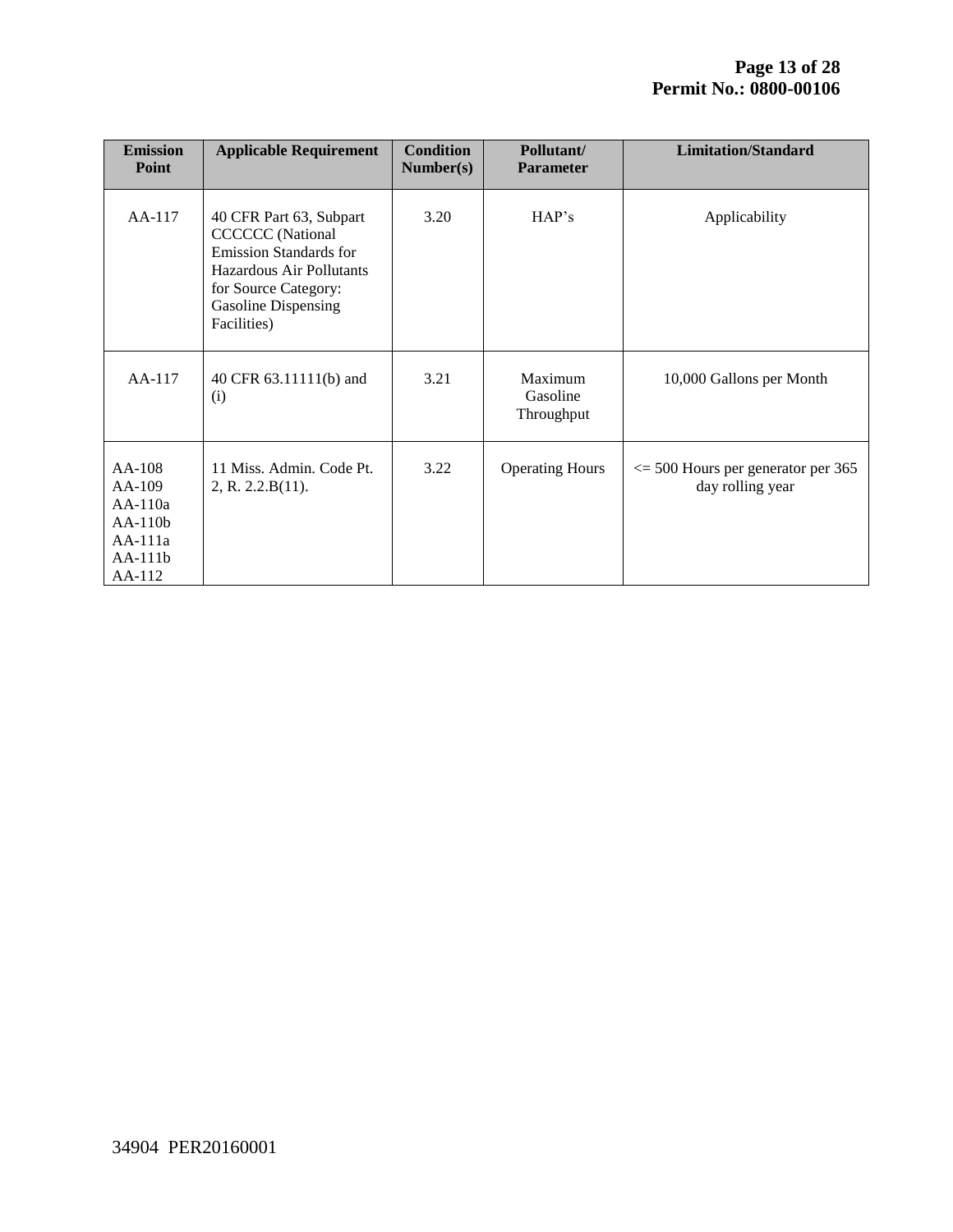3.1 For Emission Point AA-100 except as otherwise specified or limited herein, the permittee shall not cause, permit, or allow the emission of smoke from a point source into the open air from any manufacturing, industrial, commercial, or waste disposal process which exceeds forty (40) percent opacity. Start-up operations may produce emissions which exceed 40% opacity for up to fifteen (15) minutes per start-up in any one hour and not to exceed three (3) start-ups in any twenty-four (24) hour period.

(Ref: 11 Miss. Admin. Code Pt. 2. R. 1.3.A(1) and (2).)

3.2 For Emission Point AA-100 except as otherwise specified or limited herein, the permittee shall not cause, allow, or permit the discharge into the ambient air from any point source or emissions, any air contaminant of such opacity as to obscure an observer's view to a degree in excess of 40% opacity, equivalent to that provided in Condition 3.1. This shall not apply to vision obscuration caused by uncombined water droplets.

(Ref.: 11 Miss. Admin. Code Pt. 2, R. 1.3.B.)

3.3 For Emission Point AA-100, the permittee shall not cause, permit, or allow the emission of particles or any contaminants in sufficient amounts or of such duration from any process as to be injurious to humans, animals, plants or property, or to be a public nuisance, or create a condition of air pollution.

(Ref.: 11 Miss. Admin. Code Pt. 2, R. 1.3.C.)

3.4 For Emission Points AA-101a, AA-101b, AA-103, AA-104, AA-105, AA-106, AA-107, AA-108, AA-109, AA-110a, AA-110b, and AA-112, the maximum permissible emissions of ash and/or particulate matter from fossil fuel burning installations of less than 10 million BTU per hour heat input shall not exceed 0.6 pounds per million BTU per hour heat input.

(Ref.: 11 Miss. Admin. Code Pt. 2, R. 1.3.D(1)(a).)

3.5 For Emission Points AA-102a, AA-102b, AA-102c, AA-111a, AA-111b, AA-001, AA-002, and AA-003, the permittee shall maintain a maximum permissible emission of ash and/or Particulate Matter, from installations equal to or greater than 10 million BTU per hour heat input but less than or equal to an emission rate as determined by the relationship,  $E = 0.8808 * 1^{-0.1667}$ , where E is the emission rate in pounds per million BTU per hour heat input and I is the heat input in millions of BTU per hour.

(Ref.: 11 Miss. Admin. Code Pt. 2, R. 1.3.D(1)(b).)

3.6 For Emission Point AA-113 and AA-115, the permittee shall limit the emission of particulate matter in total quantities in any one hour from any manufacturing process, which includes any associated stacks, vents, outlets, or combination thereof, to exceed the amount determined by the relationship  $E = 4.1p^{0.67}$ .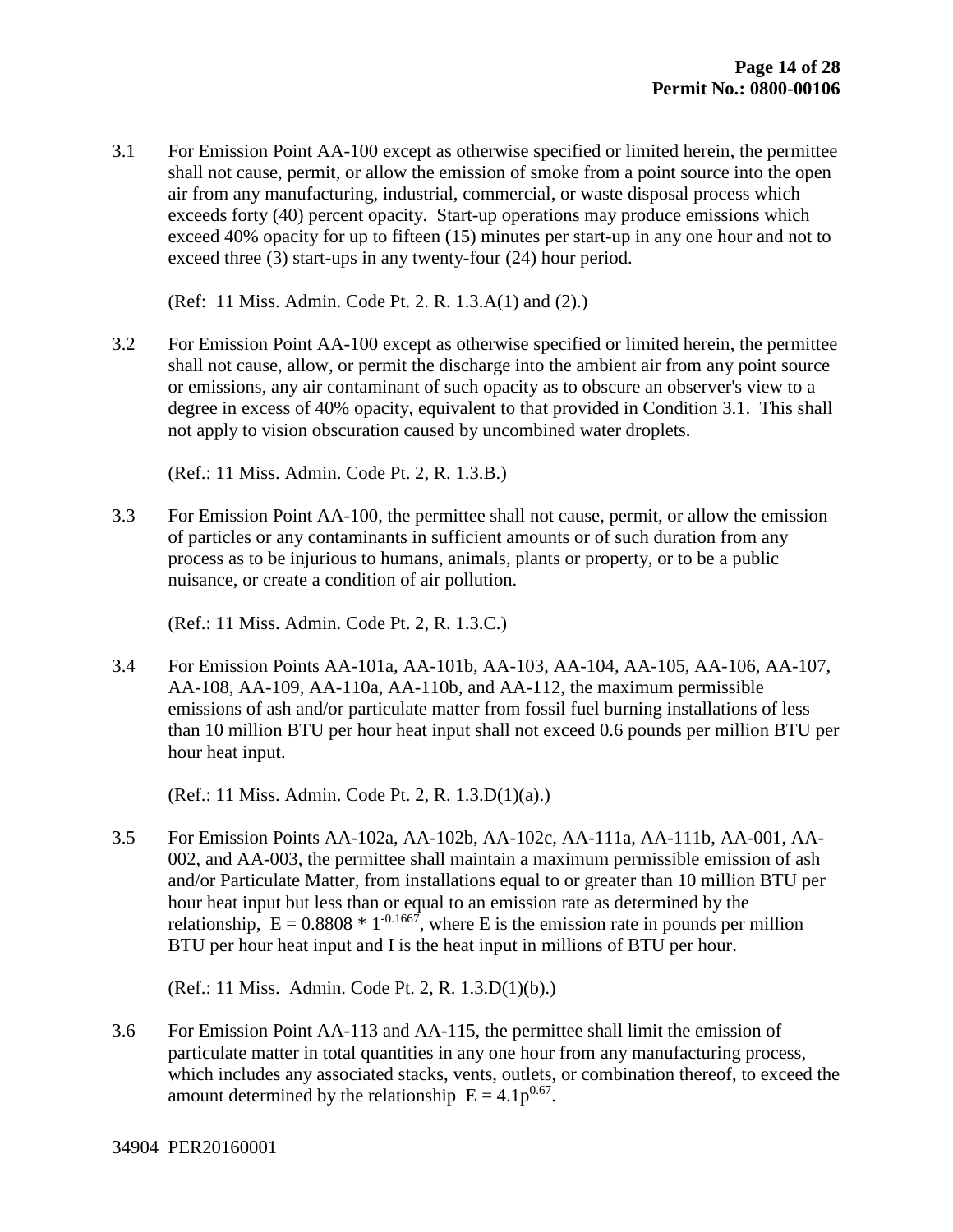(Ref.: 11 Miss. Admin. Code Pt. 2, R. 1.3.F(1).)

3.7 For Emission Point AA-100, the permittee shall maintain a maximum discharge of Sulfur Dioxide less than or equal to 4.8 lbs/MMBTU from any fuel burning installation in which the fuel is burned primarily to produce heat or power by indirect heat transfer.

(Ref.: 11 Miss. Admin. Code Pt. 2, R. 1.4.A(1).)

3.8 For Emission Point AA-100, the permittee shall limit the emission of gas containing sulfur oxides (measured as sulfur dioxide) in excess of 2,000 ppm (volume) from any process equipment in existence on January 25, 1972, or in excess of 500 ppm (volume) from any process equipment constructed after January 25, 1972.

(Ref.: 11 Miss. Admin. Code Pt. 2, R. 1.4.B(1).)

3.9 For Emission Point AA-100, the permittee shall limit  $NO<sub>x</sub>$  emissions to no more than 99.0 tons per year as determined for each consecutive 12-month rolling period.

(Ref.: 11 Miss. Admin. Code Pt. 2, R. 2.2.B(10).)

3.10 Emission Points AA-102a, AA-102b, and AA-102c, are subject to and shall comply with applicable requirements within 40 CFR Part 60, Subpart Dc – Standard of Performance for Small Industrial, Commercial, and Institutional Steam Generating Units.

(Ref: 40 CFR 60.40c(a))

3.11 For Emission Points AA-102a, AA-102b, and AA-102c, the permittee shall not discharge into the atmosphere any gases that contain sulfur dioxide  $(SO<sub>2</sub>)$  in excess of 0.50 pounds per million BTU (MMBTU) heat input from oil; or as an alternative, the permittee shall not combust oil that contains greater than 0.5 weight percent sulfur.

The referenced  $SO_2$  emission limit shall apply at all times, including periods of start-up, shutdown, and malfunction.

(Ref: 40 CFR 60.42c(d) and 40 CFR 60.42c(i))

3.12 For Emission Points AA-102a, AA-102b, and AA-102c, the permittee shall limit operation of the affected sources with liquid fuel to periods of gas curtailment, gas supply interruption, startups, or operator training. Periodic testing, maintenance, or operator training on liquid fuel shall not exceed a combined total of 48 hours during any calendar year.

(Ref: 11 Miss. Admin. Code Pt. 2, R. 2.2.B(10).)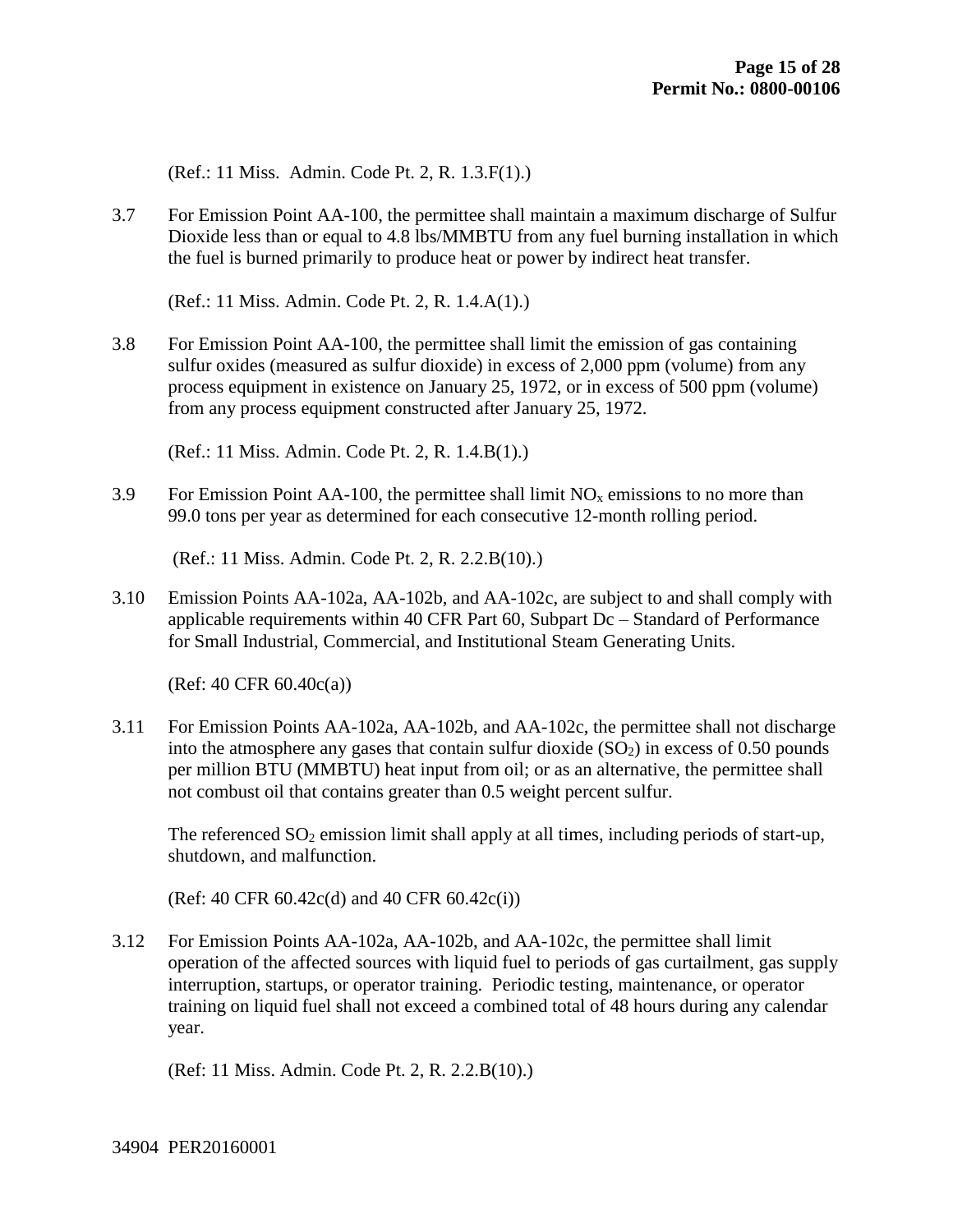3.13 Emission Points AA-109, AA-110a, AA-110b, AA-001, AA-002, and AA-003, are subject to and shall comply applicable requirements within 40 CFR Part 63, Subpart ZZZZ – National Emission Standards for Hazardous Air Pollutants for Stationary Reciprocating Internal Combustion Engines.

(Ref: 40 CFR 63.6590(c))

3.14 Emission Points AA-109, AA-110a, AA-110b, AA-001, AA-002, and AA-003, are subject to and shall comply with applicable requirements within 40 CFR Part 60, Subpart IIII – Standards of Performance for Stationary Compression Ignition Internal Combustion Engines.

(Ref: 40 CFR 60.4200(2)(i))

- 3.15 For Emission Points AA-109, AA-110a, AA-110b, AA-001, AA-002, and AA-003, the permittee shall use diesel fuel that meets the following requirements (on a per-gallon basis):
	- (a) A maximum sulfur content of less than or equal to 15 ppm;
	- (b) A minimum cetane index of 40 or a maximum aromatic content of 35 volume percent.

(Ref: 40 CFR 60.4207(b) and 40 CFR 80.510(b))

3.16 For Emission Points AA-109, AA-110a, and AA-110b, the permittee shall comply with the emission standards (in grams per kilowatt-hour) in the following table that corresponds with each affected source:

| <b>Rated</b><br>Power (kW) | <b>Tier</b> | <b>Model</b><br>Yearl | <b>NOx</b> | HC | <b>NMHC</b><br>$+ NOx$ | CO  | <b>PM</b> |
|----------------------------|-------------|-----------------------|------------|----|------------------------|-----|-----------|
| $225 \leq$ kW $\leq 450$   | Tier 2      | 2001                  |            |    | 6.4                    | 3.5 | 0.20      |
| $450 \leq$ kW $\leq 560$   | Tier 2      | 2002                  |            |    | 6.4                    | 3.5 | 0.20      |
| kW > 560                   | Tier 2      | 2006                  |            |    | 6.4                    | 3.5 | 0.20      |

<sup>1</sup>The model years listed indicate the model years for which the specified tier of standards take effect.

(Ref: 40 CFR 60.4205(b), 40 CFR 60.4202(a)(2), 40 CFR 60.4206, 40 CFR 89.112 – Table 1)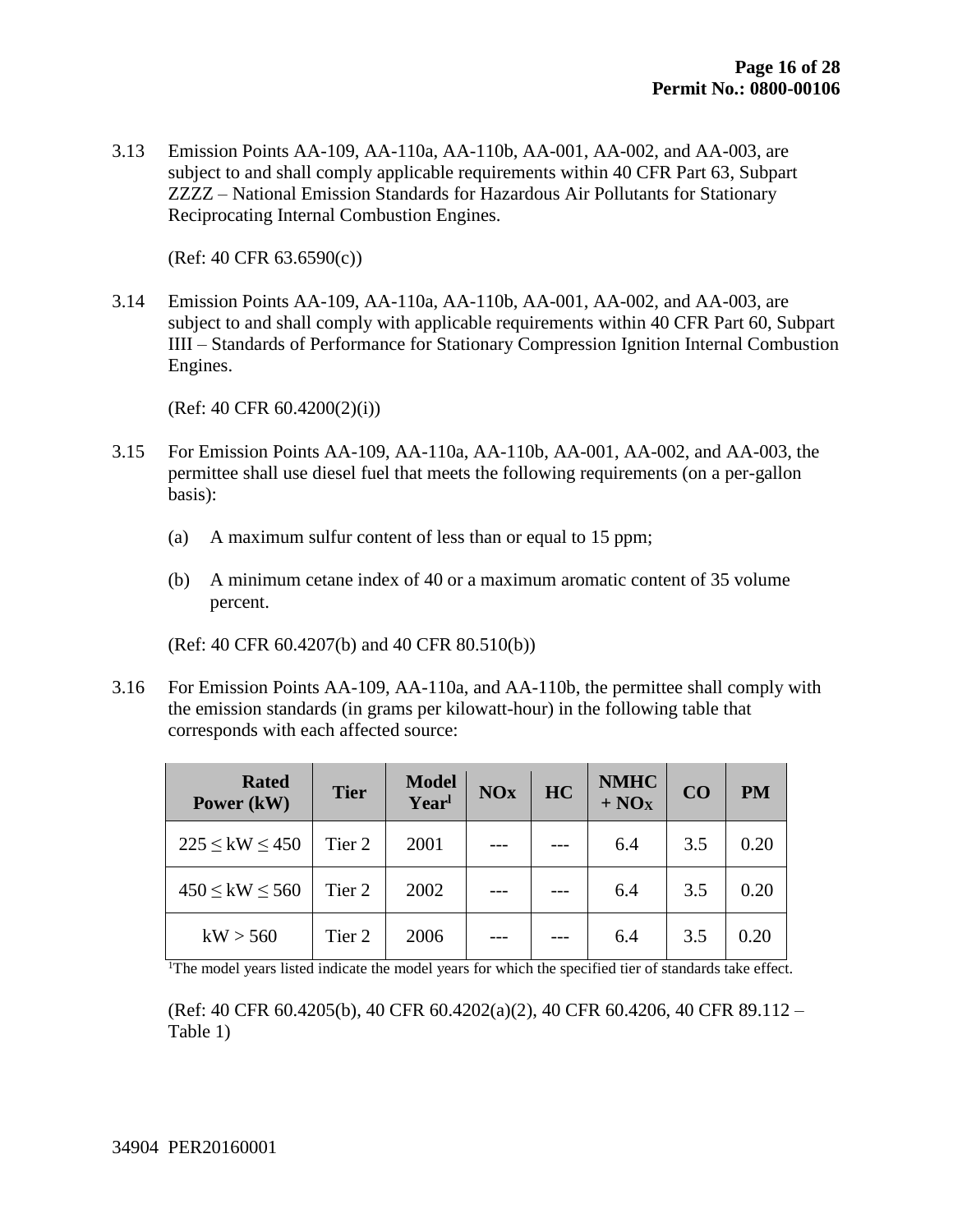| Generator<br>Emission<br>Point<br>Number | Operating<br>Hours per<br>Year | <b>PM</b><br>(lbs/hr, typy) | SO <sub>2</sub><br>(lbs/hr, typy) | NO <sub>x</sub><br>(lbs/hr, typy) | CO<br>(lbs/hr, typy) | <b>VOC</b><br>(lbs/hr, typy) | $PM_{10}$<br>(lbs/hr, typy) |
|------------------------------------------|--------------------------------|-----------------------------|-----------------------------------|-----------------------------------|----------------------|------------------------------|-----------------------------|
| $AA-001$                                 | $\epsilon = 700$               | 0.288,<br>0.101             | 1.470,<br>0.51                    | 40.47,<br>14.16                   | 3.285,<br>1.15       | 0.801,<br>0.280              | 0.230,<br>0.081             |
| $AA-002$                                 | $\leq$ 700                     | 0.288,<br>0.101             | 1.470,<br>0.51                    | 40.47,<br>14.16                   | 3.285,<br>1.15       | 0.801,<br>0.280              | 0.230,<br>0.081             |
| $AA-003$                                 | $\leq$ 700                     | 0.288,<br>0.101             | 1.470,<br>0.51                    | 40.47,<br>14.16                   | 3.285,<br>1.15       | 0.801,<br>0.280              | 0.230,<br>0.081             |

3.17 For Emission Points AA-001, AA-002, and AA-003, the permittee shall comply with the following requirements:

(Ref: 11 Miss. Admin. Code Pt. 2, R. 2.2.B(11). ;Permit to Construct issued December 19, 2012)

3.18 Emission points AA-109, AA-110a, AA-110b, AA-001, AA-002 and AA-003 are subject to and shall comply with the emission standards specified in 40 CFR Part 60, Subpart IIII – Standards of Performance for Stationary Compression Ignition Internal Combustion Engines:

(1) Operate and maintain the stationary CI internal combustion engine and control device according to the manufacturer's emission-related written instructions;

(2) Change only those emission-related settings that are permitted by the manufacturer; and

(3) Meet the requirements of 40 CFR parts 89, 94 and/or 1068, as they apply to you.

 $(Ref: 40 CFR 60.4211(a)(1-3))$ 

3.19 For Emission Points AA-001, AA-002, and AA-003, the permittee shall comply with the emission standards (in grams per kilowatt-hour) in the following table that corresponds with each affected source:

| <b>Rated</b><br>Power (kW) | <b>Model</b><br>Year | <b>NOx</b> | HC  | $NMHC + NOX$ | CO   | <b>PM</b> |
|----------------------------|----------------------|------------|-----|--------------|------|-----------|
| KW > 560                   | 2006                 | 9.2        | 1.3 |              | 11.4 | 0.54      |

(Ref: 40 CFR 60.4204(a) and Table 1 to 40 CFR Part 60 Subpart IIII)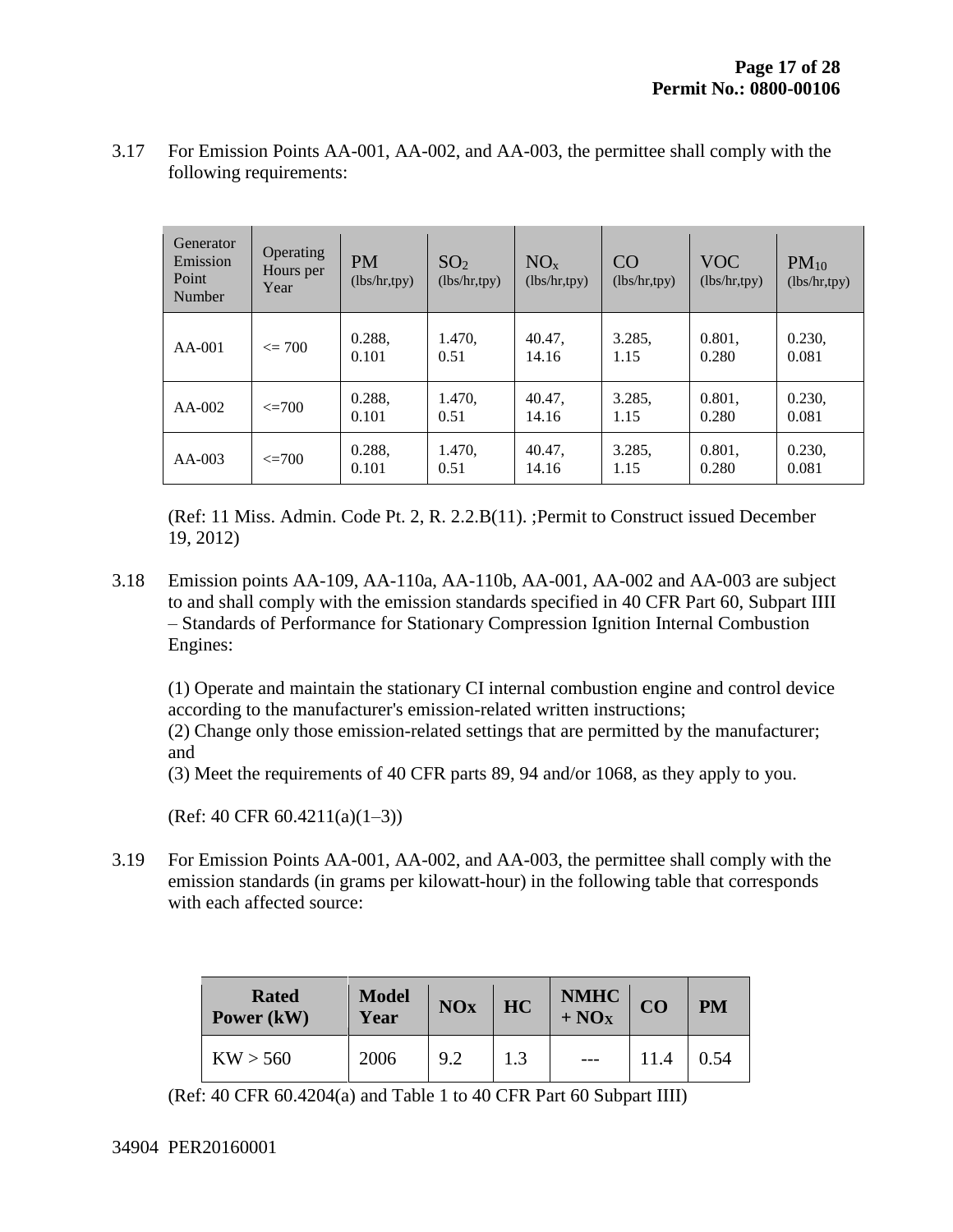3.20 Emission Point AA-117 is subject to and shall comply with applicable requirements within 40 CFR 63, Subpart CCCCCC – National Emission Standards for Hazardous Air Pollutants for Source Category: Gasoline Dispensing Facilities.

(Ref: 40 CFR 63.11111(a))

3.21 For Emission Point AA-117, the permittee shall limit the maximum gasoline throughput to less than 10,000 gallons per month.

(Ref: 40 CFR 63.11111(b) and 40 CFR 63.11111(i))

3.22 For Emission Points AA-108, AA-109, AA-110a, AA-110b, AA-111a, AA-111b, AA-112, the permittee shall limit the maximum number of operating hours to less than or equal to 500 hours per generator per 365 day rolling year.

(Ref: 11 Miss. Admin. Code Pt. 2, R. 2.2.B(11).)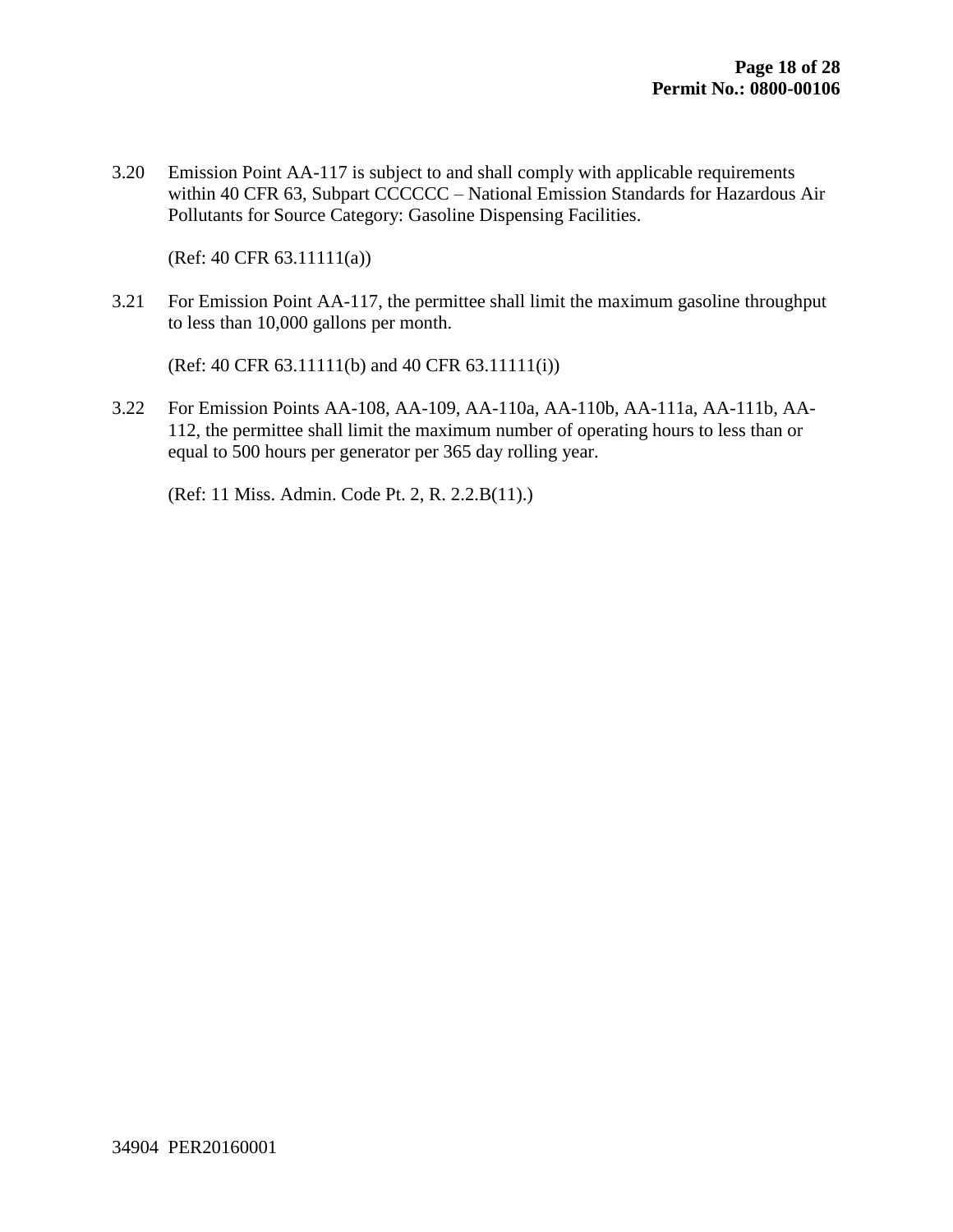#### **SECTION 4 WORK PRACTICES**

| <b>Emission</b><br>Point | <b>Applicable Requirement</b>               | <b>Condition</b><br>Number(s) | Pollutant/<br><b>Parameter</b> | <b>Work Practice</b>             |
|--------------------------|---------------------------------------------|-------------------------------|--------------------------------|----------------------------------|
| $AA-117$                 | 40 CFR Part 63.11116(a),<br>Subpart CCCCCC  | 4.1                           | HAP's                          | Minimization of Vapor Releases   |
| $AA-117$                 | 40 CFR Part 63.11115(a),<br>Subpart CCCCCC  | 4.2                           | HAP's                          | <b>Best Management Practices</b> |
| $AA-113$                 | 11 Miss. Admin. Code Pt. 2, R.<br>1.3.F.(1) | 4.3                           | PM                             | <b>Best Management Practices</b> |
| $AA-115$                 | 11 Miss. Admin. Code Pt. 2, R.<br>1.3.F.(1) | 4.4                           | <b>PM</b>                      | <b>Best Management Practices</b> |

- 4.1 For Emission Point AA-117, the permittee shall not allow gasoline to be handled in a manner that would result in vapor releases to the atmosphere for extended periods of time. Measures to be taken include, but are not limited to, the following practices:
	- (a) Minimize gasoline spills;
	- (b) Clean up spills as expeditiously as practicable;
	- (c) Cover all open gasoline containers and all gasoline storage tank fill-pipes with a gasketed seal when not in use;
	- (d) Minimize gasoline sent to open waste collection systems that collect and transport gasoline to reclamation and recycling devices, such as oil/water separators.

(Ref: 40 CFR 63.11116(a))

4.2 For Emission Point AA-117, the permittee must operate and maintain the affected sources, including associated air pollution control equipment and monitoring equipment, in a manner consistent with safety and good air pollution control practices for minimizing emissions at all times. Determination of whether such operation and maintenance procedures are being used will be based on information available to the MDEQ which may include, but is not limited to, monitoring results, review of operation and maintenance procedures, review of operation and maintenance records, and inspection of the affected sources.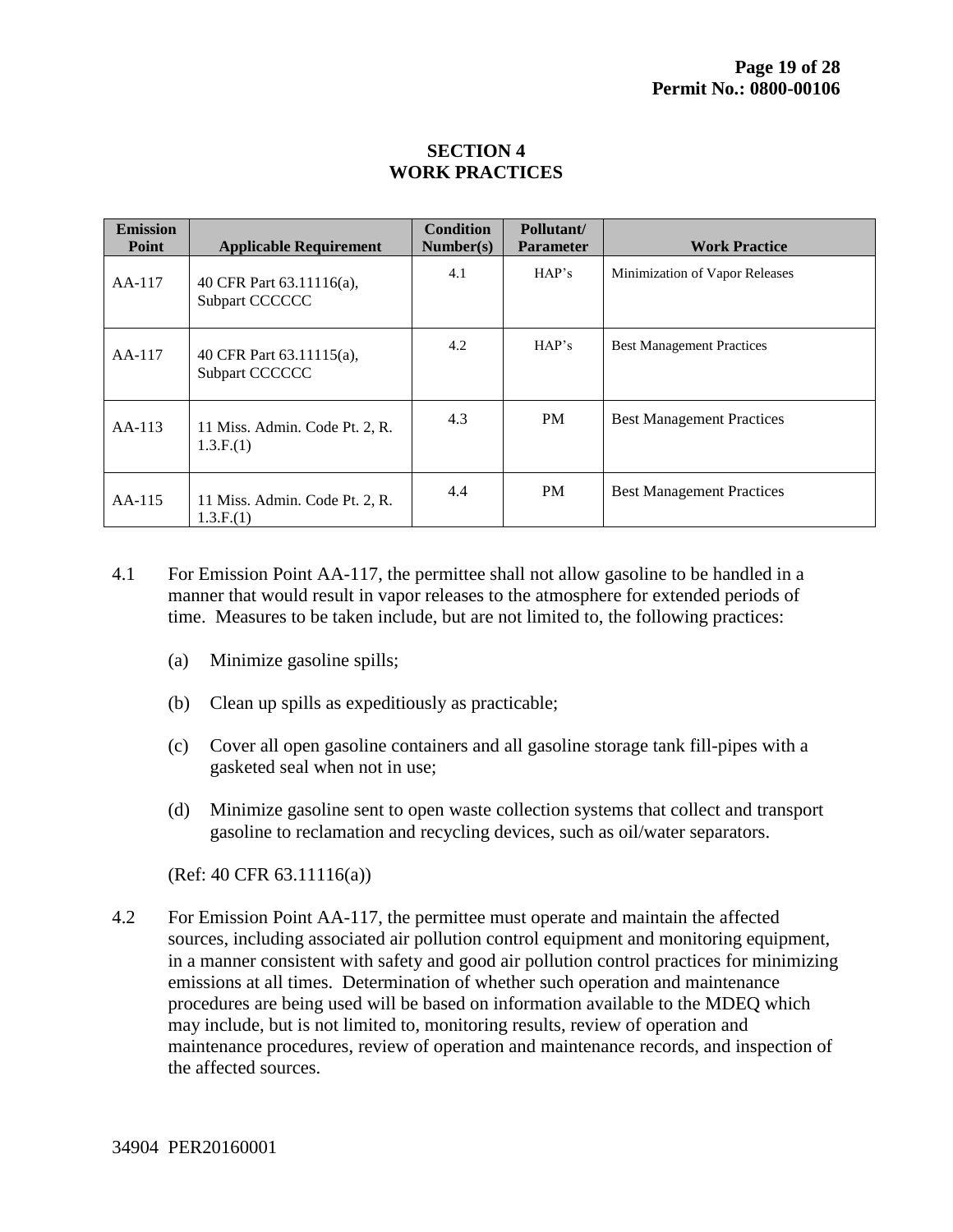(Ref: 40 CFR 63.11115(a))

4.3 For Emission Point AA-113, the permittee shall utilize dust collectors at all times during material processing.

(Ref: 11 Miss. Admin. Code Pt. 2, R. 1.3.F(1).)

4.4 For Emission Point AA-115, the permittee shall utilize arrestor filters at all times during paint booth activities.

(Ref: 11 Miss. Admin. Code Pt. 2, R. 1.3.F(1).)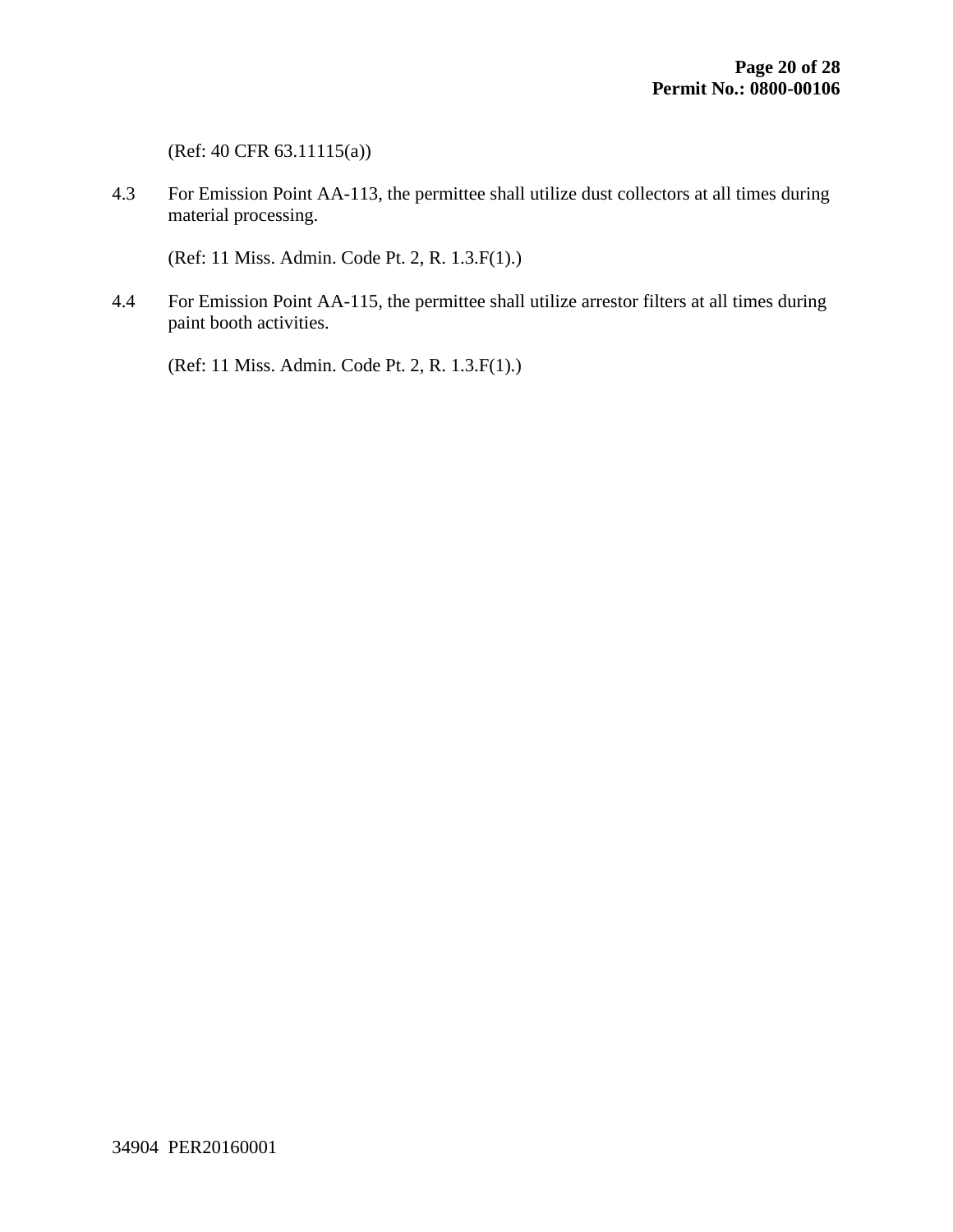| <b>SECTION 5</b>                                 |
|--------------------------------------------------|
| <b>MONITORING AND RECORDKEEPING REQUIREMENTS</b> |

| <b>Emission</b><br>Point                                   | <b>Applicable Requirement</b>                                                                  | <b>Condition</b><br>Number(s) | Pollutant/<br><b>Parameter</b>   | <b>Monitoring/Recordkeeping</b><br>Requirement             |
|------------------------------------------------------------|------------------------------------------------------------------------------------------------|-------------------------------|----------------------------------|------------------------------------------------------------|
| AA-100                                                     | 11 Miss. Admin. Code Pt. 2,<br>R. 2.9.                                                         | 5.1                           | Recordkeeping                    | Maintain records for a minimum of 5<br>years.              |
| AA-100                                                     | 11 Miss. Admin. Code Pt. 2,<br>R. 2.2.B(11).                                                   | 5.2                           | NO <sub>X</sub>                  | Monitor and Maintain Emissions Data                        |
| $AA-102a$<br>AA-102b<br>$AA-102c$                          | 40 CFR 60.42c(h)(1);<br>40 CFR 60.44c(h);<br>40 CFR 60.46(e));<br>40 CFR 60.48 c(i) Subpart Dc | 5.3                           | SO <sub>2</sub>                  | Maintain fuel certification records.                       |
| $AA-102a$<br>AA-102b<br>AA-102c                            | 40 CFR Part 60.48c(g)(2),<br>Subpart Dc                                                        | 5.4                           | SO <sub>2</sub>                  | Record Daily Consumption of Each<br><b>Fuel Combusted</b>  |
| $AA-102a$<br>AA-102b<br>AA-102c                            | 11 Miss. Admin. Code Pt. 2,<br>R. 2.2.B(11).                                                   | 5.5                           | Fuel Log                         | Record Hours of Liquid Fuel<br>Combusted                   |
| AA-109<br>AA-110a<br>AA-110b<br>AA-001<br>AA-002<br>AA-003 | 40 CFR Part 60.4214(b),<br>Subpart IIII                                                        | 5.6                           | HAP's                            | Record Hours of Operation<br>(Emergency and Non-Emergency) |
| AA-109<br>AA-110a<br>AA-110b<br>AA-001<br>AA-002<br>AA-003 | 11 Miss. Admin. Code Pt. 2,<br>R. 2.2.B(11).                                                   | 5.7                           | <b>Operating Time</b>            | Record Hours of Operation<br>(Emergency and Non-Emergency) |
| AA-109<br>AA-110a<br>AA-110b<br>AA-001<br>AA-002<br>AA-003 | 40 CFR Part 60.4211(g)(2-3),<br>Subpart IIII                                                   | 5.8                           | Manufacturer's<br>Specifications | <b>Compliance Demonstration Actions</b>                    |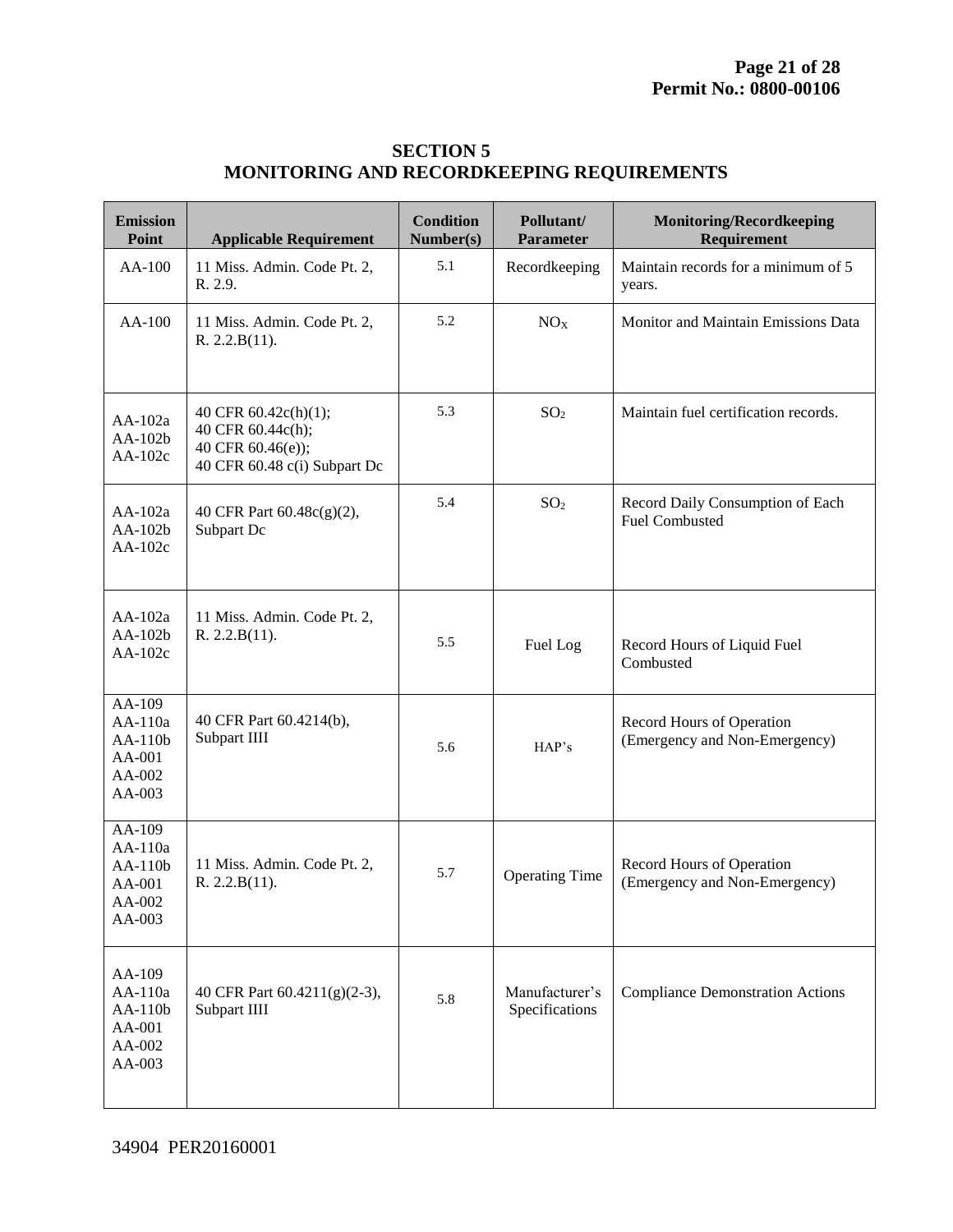| <b>Emission</b><br>Point                                               | <b>Applicable Requirement</b>                                                           | <b>Condition</b><br>Number(s) | Pollutant/<br><b>Parameter</b> | <b>Monitoring/Recordkeeping</b><br><b>Requirement</b>               |
|------------------------------------------------------------------------|-----------------------------------------------------------------------------------------|-------------------------------|--------------------------------|---------------------------------------------------------------------|
| $AA-109$<br>$AA-110a$<br>$AA-110h$<br>$AA-001$<br>$AA-002$<br>$AA-003$ | 40 CFR Part 60.4211(c),<br>Subpart IIII<br>11 Miss. Admin. Code Pt. 2,<br>R. 2.2.B(11). | 5.9                           | $NMHC + NOX$<br>CO.<br>PM      | <b>Engine Certification</b>                                         |
| $AA-109$<br>$AA-110a$<br>$AA-110b$<br>$AA-001$<br>$AA-002$<br>$AA-003$ | 11 Miss. Admin. Code Pt. 2,<br>R. 2.2.B(11).                                            | 5.10                          | $NMHC + NOX$<br>CO.<br>PM      | <b>Fuel Certification</b>                                           |
| $A-117$                                                                | 40 CFR 63.11111(b), 40 CFR<br>63.11116(a), Subpart<br><b>CCCCCC</b>                     | 5.11                          | HAP's                          | <b>Record Monthly Cumulative</b><br>Throughput and Each Malfunction |

5.1 The permittee shall retain all required records, monitoring data, supporting information and reports for a period of at least five (5) years from the date of the monitoring sample, measurement, report, or application. Support information includes all calibration and maintenance records, all original strip-chart recordings or other data for continuous monitoring instrumentation, and copies of all reports required by this permit. Copies of such records shall be submitted to MDEQ as required by Applicable Rules and Regulations or this permit upon request.

(Ref.: 11 Miss. Admin. Code Pt. 2, R. 2.9.)

5.2 For the entire facility (Emission Point AA-100), the permittee shall demonstrate compliance with the nitrogen oxides  $(NO<sub>X</sub>)$  emission limit referenced in Condition 3.9 by monitoring cumulative  $NO<sub>X</sub>$  emissions on a rolling consecutive 12-month period. Additionally, the permittee shall maintain monthly records that detail  $NO<sub>X</sub>$  emissions (in rolling tons per year) and include all reference data utilized to validate the calculated emissions (applicable emission factors, engineering judgement determinations, etc.).

(Ref: 11 Miss. Admin. Code Pt. 2, R. 2.2.B(11).)

5.3 For Emission Points AA-102a, AA-102b, AA-102c, the permittee shall demonstrate compliance with the sulfur dioxide  $(SO<sub>2</sub>)$  emission limit referenced in Condition 3.11 by maintaining certification records from any applicable fuel supplier(s) to demonstrate the sulfur content for every utilized fuel.

The maintained certification(s) may also serve as an approved substitute for the required performance testing guidelines promulgated in 40 CFR 60.44c(a), (b), (c), and (e).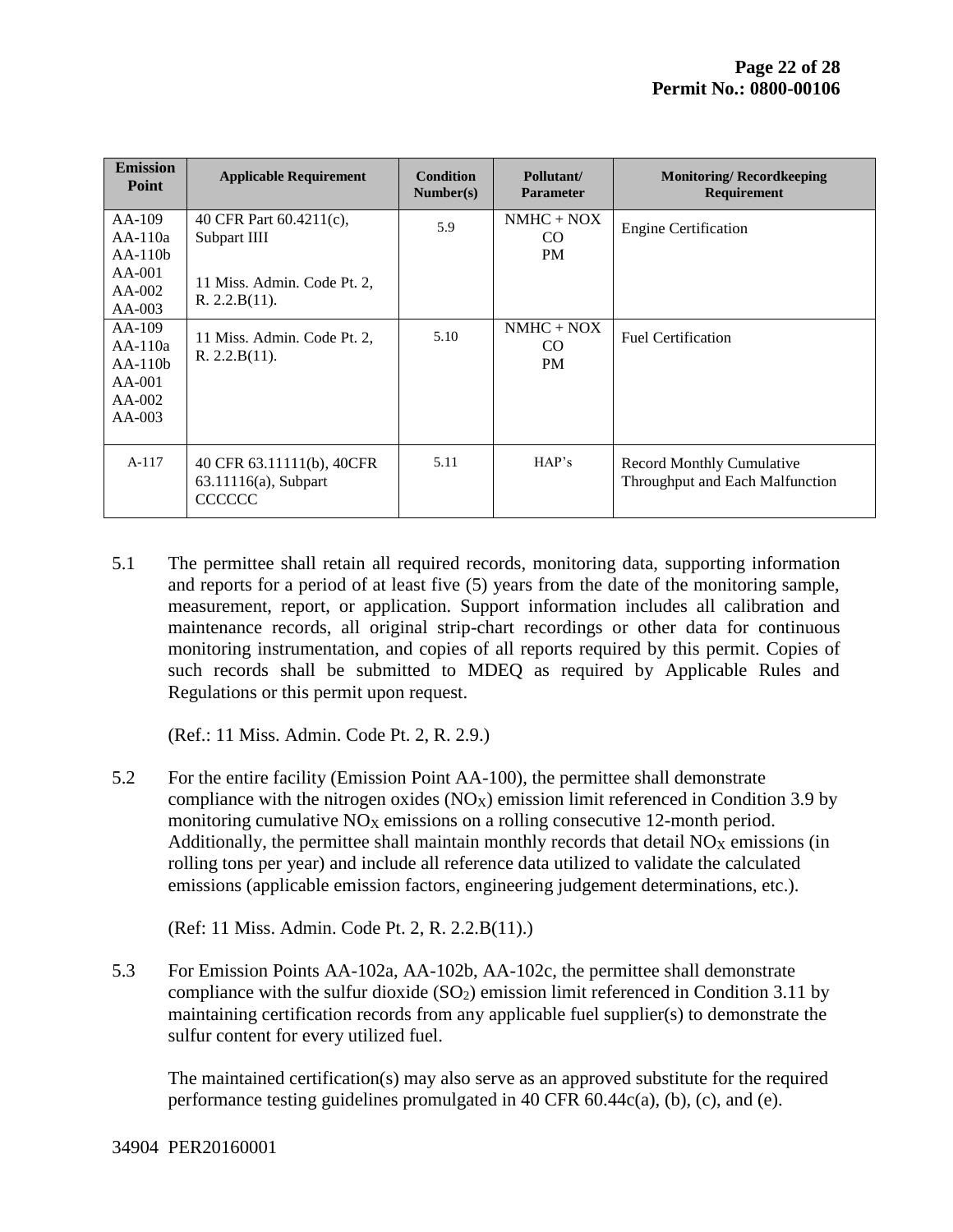Additionally, the monitoring requirements specified in 40 CFR 60.46c(a) through (d) shall not apply to the permittee if compliance with the referenced  $SO_2$  emission limit is demonstrated through the outlined fuel supplier certification(s).

(Ref: 40 CFR 60.42c(h)(1) and (4), 40 CFR 60.44c(h), 40 CFR 60.46c(e), Subpart Dc)

5.4 For Emission Points AA-102a, AA-102b, and AA-102c, the permittee shall record and maintain records of the amount of each fuel combusted during each calendar month.

(Ref: 40 CFR 60.48c(g)(2), Subpart Dc)

5.5 For Emission Points AA-102a, AA-102b, and AA-102c, the permittee shall record and maintain records of the hours that liquid fuel was combusted during each calendar month.

(Ref: 11 Miss. Admin. Code Pt. 2, R. 2.2.B(11).)

5.6 For Emission Points AA-001, AA-002, AA-003, AA-109, AA-110a, and AA-110b, the permittee shall maintain records denoting the operation of the affected sources in emergency and non-emergency service that are recorded through a non-resettable meter on a monthly basis. The permittee shall also record the time of operation of the affected source and the reason the affected source was in operation during that time.

(Ref: 40 CFR 60.4214(b), Subpart IIII)

5.7 For Emission Points AA-001, AA-002, AA-003, AA-108, AA-109, AA-110a, AA-110b, and AA-112, the permittee shall comply with Condition 3.22 and the Operating Hours per Year of Condition 3.17 by keeping a daily written log of the hours of operation for each generator. For each day of no operation for each generator, the permittee shall record a negative declaration. Also, the permittee shall record daily the hours of operating time for each generator in units of hours per year on a rolling 365-day year.

(Ref: 11 Miss. Admin. Code Pt. 2, R. 2.2.B(11).)

- 5.8 For Emission Points AA-001, AA-002, AA-003, AA-109, AA-110a, and AA-110-b, if the permittee does not operate and maintain the affected sources and in accordance with the manufacturer's emission-related written instructions, or the permittee changes emission-related settings in a way that is not permitted by the manufacturer, the permittee shall demonstrate compliance through the following actions:
	- (a) Keep a maintenance plan and records of conducted maintenance and must, to the extent practicable, maintain and operate the affected sources in a manner consistent with good air pollution control practice for minimizing emissions;
	- (b) Conduct an initial performance test to demonstrate compliance with the applicable emission standards within one (1) year of start-up, or within 1 year after an affected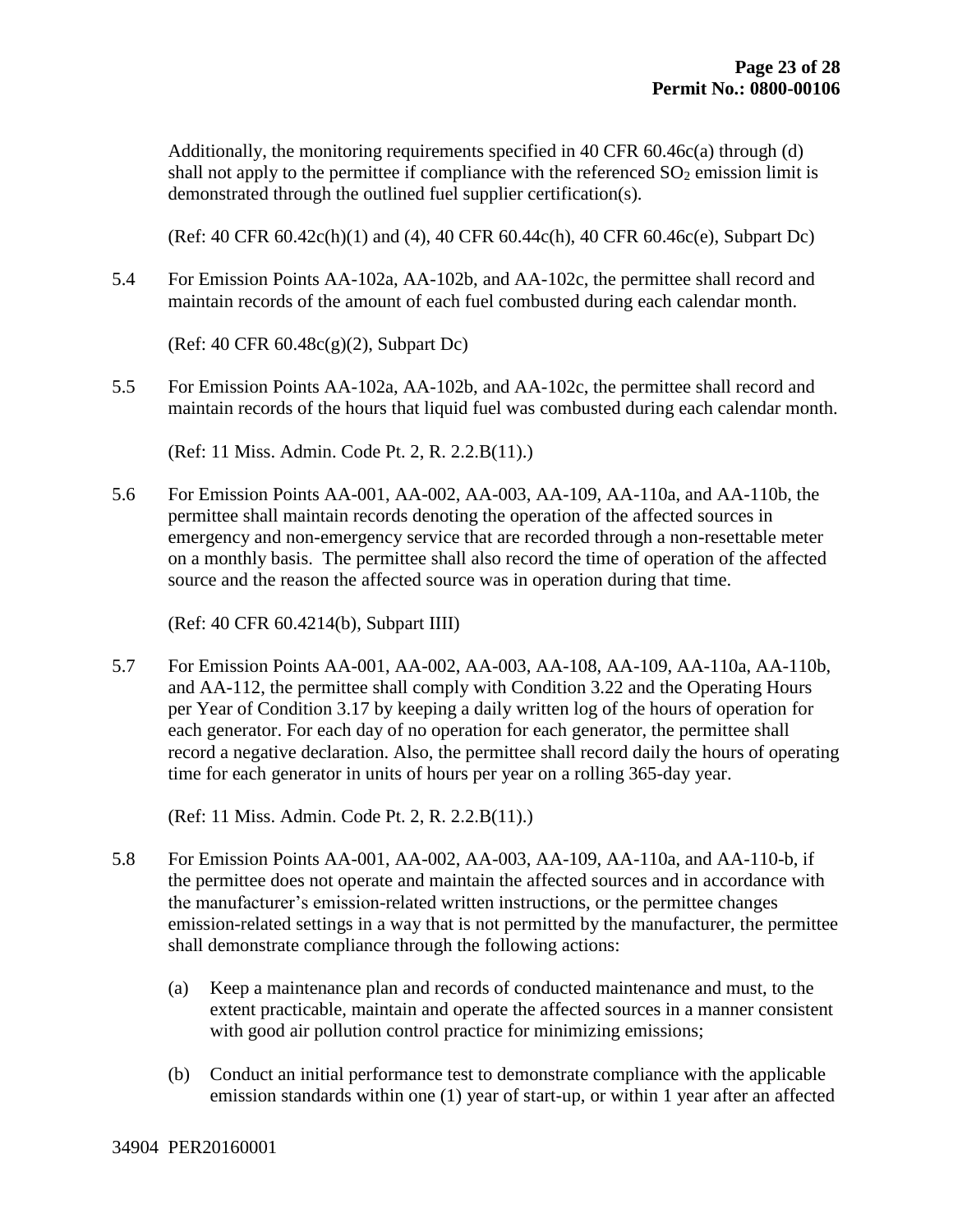source and control device (if any) is no longer installed, configured, operated, and maintained in accordance with the manufacturer's emission-related written instructions, or within 1 year after the permittee changes emission-related settings in a way that is note permitted by the manufacturer;

(c) For Emission Points AA-001, AA-002, AA-003, AA-109, AA-110a, and AA-110b, conduct a subsequent performance test every 8,760 hours of operation or three (3) years (whichever comes first) thereafter to demonstrate compliance with the applicable emission standards.

(Ref: 40 CFR 60.4211(g)(2) and (3), Subpart IIII)

5.9 For Emission Points AA-001, AA-002, AA-003, AA-109, AA-110a, and AA-110b, the permittee shall maintain documentation that the affected sources are certified to the applicable emission standards referenced in Conditions 3.16 and 3.17. Records shall be also maintained that denote the affected sources were installed and configured to the manufacturer's emission-related specifications.

(Ref: 40 CFR 60.4211(c), Subpart IIII and 11 Miss. Admin. Code Pt. 2, R. 2.2.B(11).)

5.10 For Emission Points AA-001, AA-002, AA-003, AA-109, AA-110a, and AA-110b, the permittee shall maintain records that indicate the affected sources only utilize diesel fuel that complies with the requirements referenced in Condition 3.15 on a continuous basis.

(Ref: 11 Miss. Admin. Code Pt. 2, R. 2.2.B(11).)

- 5.11 For Emission Points AA-117, the permittee shall comply with Condition 3.21 of this permit by recording and maintaining the following information:
	- (a) The monthly cumulative throughput of gasoline from the affected sources;
	- (b) The occurrence and duration of each malfunction of all applicable equipment, which includes (but is not limited to) process equipment, air pollution control equipment, and monitoring equipment;
	- (c) The action(s) taken during each period of malfunction to minimize emissions in accordance with Condition 4.2, including any corrective action(s) to restore malfunctioning applicable equipment (including but not limited to process equipment, air pollution control equipment, and monitoring equipment) to its normal or usual manner of operation.

(Ref.: 40 CFR 63.11111(e) and 40 CFR 63.11125(d), Subpart CCCCCC)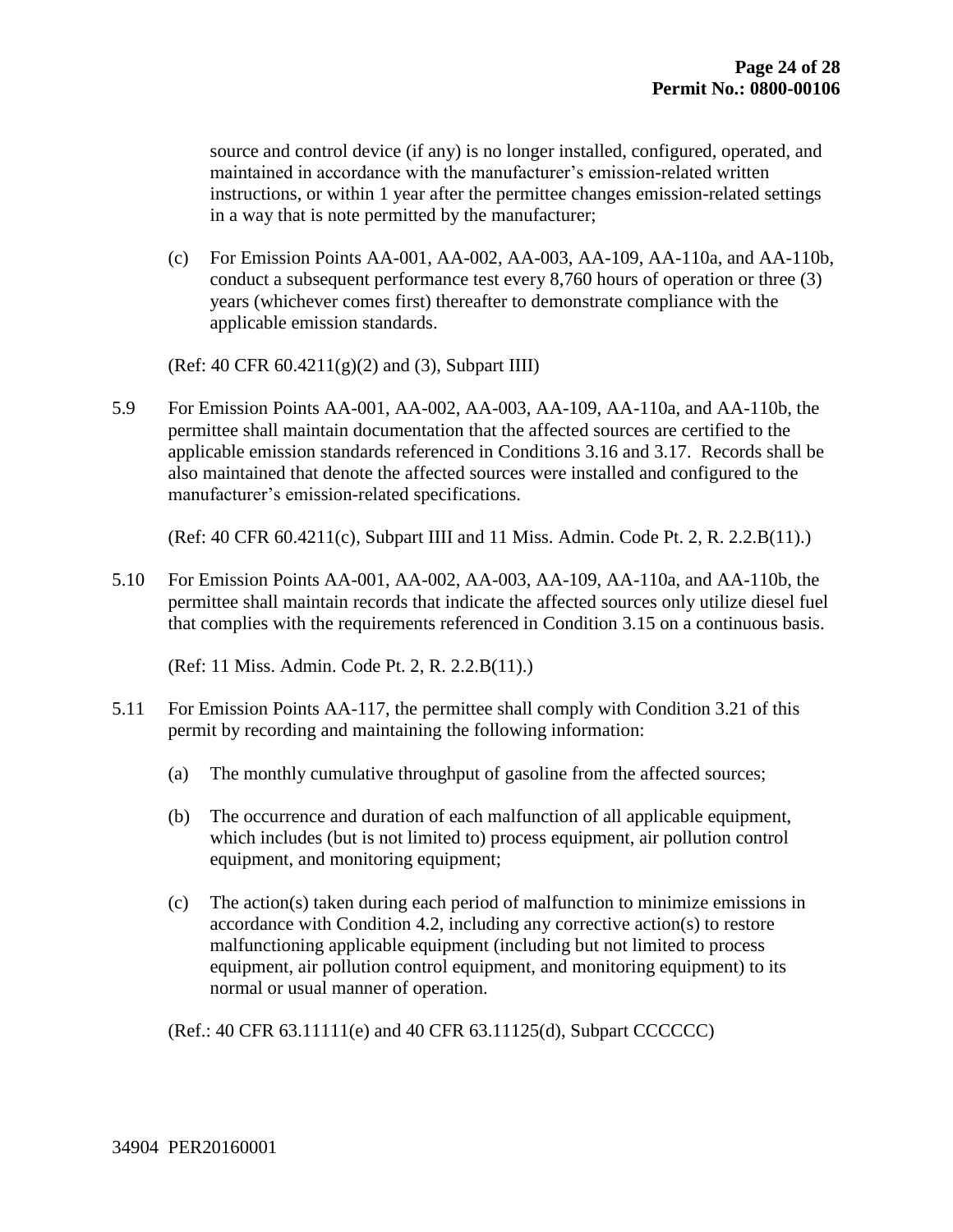#### **SECTION 6 REPORTING REQUIREMENTS**

| <b>Emission</b><br>Point                                                                             | <b>Applicable Requirement</b>                                    | <b>Condition</b><br>Number(s) | <b>Reporting Requirement</b>                                                         |
|------------------------------------------------------------------------------------------------------|------------------------------------------------------------------|-------------------------------|--------------------------------------------------------------------------------------|
| AA-100                                                                                               | 11 Miss. Admin. Code Pt. 2, R.<br>2.2.B(11).                     | 6.1                           | Report permit deviations within five (5) working days.                               |
|                                                                                                      | 11 Miss. Admin. Code Pt. 2, R.<br>2.2.B(11).                     | 6.2                           | Submit certified annual monitoring report.                                           |
|                                                                                                      | 11 Miss. Admin. Code Pt. 2, R.<br>2.2.B(11).                     | 6.3                           | All documents submitted to MDEQ shall be certified by<br>a Responsible Official.     |
|                                                                                                      | 11 Miss. Admin. Code Pt. 2, R.<br>2.2.B(11).                     | 6.4                           | Submit Annual Summary of NOx Emissions                                               |
| AA-102a<br>AA-102b<br>AA-102c                                                                        | 40 CFR 60.48c(e)(11), 40 CFR<br>$60.48c(f)(1)$ , (4), Subpart Dc | 6.5                           | Submit all Applicable Fuel Supplier Certifications                                   |
| AA-102a<br>AA-102b<br>AA-102c                                                                        | 11 Miss. Admin. Code Pt. 2, R.<br>2.2.B(11).                     | 6.6                           | Submit Fuel Usage Data                                                               |
| AA-102a<br>AA-102b<br>$AA-102c$                                                                      | 11 Miss. Admin. Code Pt. 2, R.<br>2.2.B(11).                     | 6.7                           | Submit Hours of Operation (Less than 48 hours of<br>operations during calendar year) |
| AA-108<br>AA-109<br>AA-110a<br>AA-110b<br>AA-001<br>AA-002<br>AA-003<br>AA-111a<br>AA-111b<br>AA-112 | 11 Miss. Admin. Code Pt. 2, R.<br>2.2.B(11).                     | 6.8                           | Submit Hours of Operation (Non-Emergency and<br>Emergency)                           |
| AA-117                                                                                               | 11 Miss. Admin. Code Pt. 2, R.<br>2.2.B(11).                     | 6.9                           | Submit Monthly Gasoline Throughput                                                   |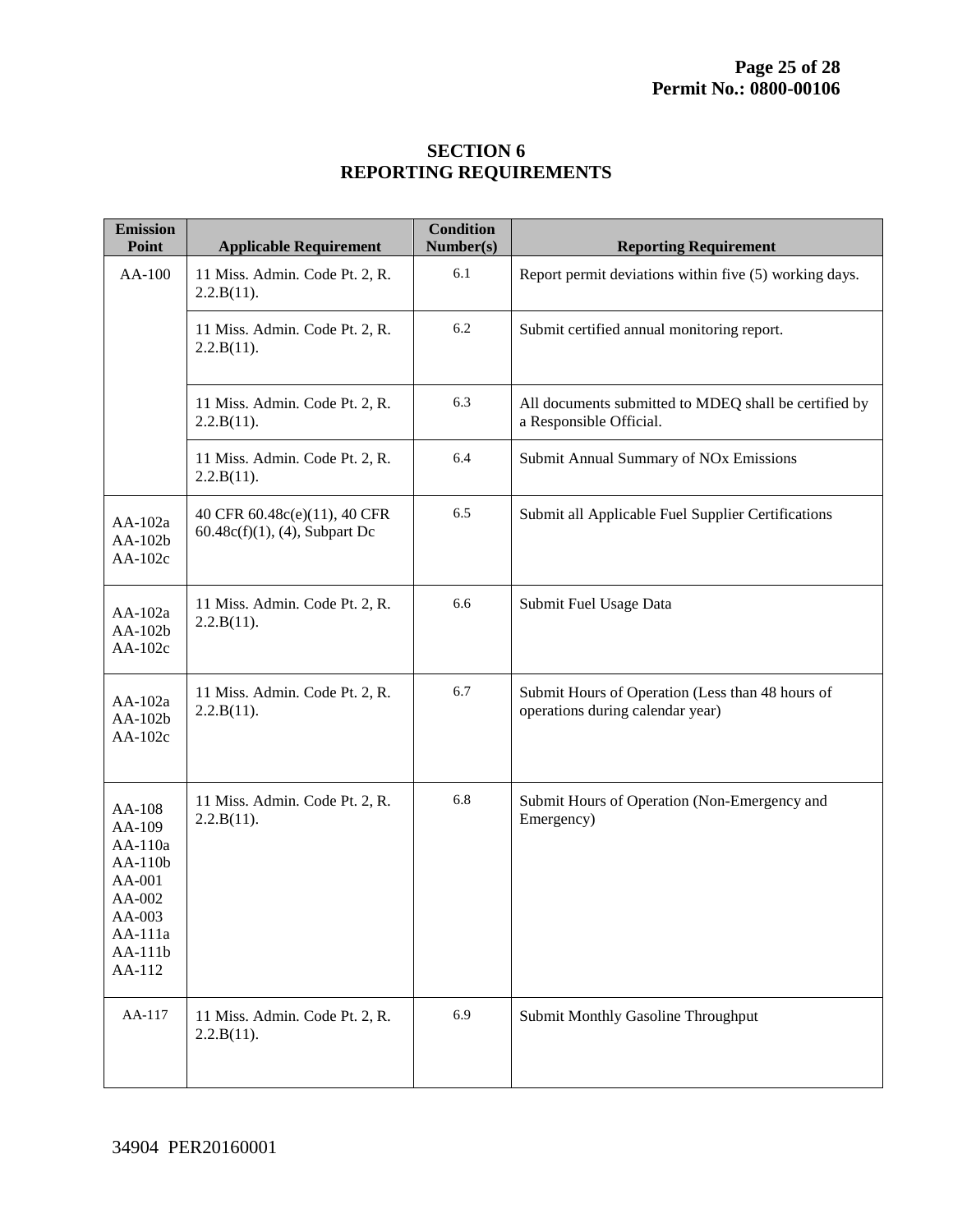| <b>Emission</b><br>Point | <b>Applicable Requirement</b>                   | <b>Condition</b><br>Number(s) | <b>Reporting Requirement</b>            |
|--------------------------|-------------------------------------------------|-------------------------------|-----------------------------------------|
| AA-117                   | 11 Miss. Admin. Code Pt. 2, R.<br>$2.2.B(11)$ . | 6.10                          | Submit Reports of Equipment Malfunction |

- 6.1 Except as otherwise specified herein, the permittee shall report all deviations from permit requirements, including those attributable to upsets, the probable cause of such deviations, and any corrective actions or preventive measures taken. Said report shall be made within five (5) working days of the time the deviation began. (Ref.: 11 Miss. Admin. Code Pt. 2, R. 2.2.B(11).)
- 6.2 Except as otherwise specified herein, the permittee shall submit a certified annual synthetic minor monitoring report postmarked no later than 31st of January for the preceding calendar year. This report shall address any required monitoring specified in the permit. All instances of deviations from permit requirements must be clearly identified in the report. Where no monitoring data is required to be reported and/or there are no deviations to report, the report shall contain the appropriate negative declaration.

(Ref.: 11 Miss. Admin. Code Pt. 2, R. 2.2.B(11).)

6.3 Any document required by this permit to be submitted to the MDEQ shall contain a certification signed by a responsible official stating that, based on information and belief formed after reasonable inquiry, the statements and information in the document are true, accurate and complete.

(Ref.: 11 Miss. Admin. Code Pt. 2, R. 2.2.B(11).)

6.4 For Emission Point AA-100, the permittee shall submit an annual report summarizing nitrogen oxides  $(NO<sub>X</sub>)$  emissions on a rolling consecutive 12-month basis by no later than January 31<sup>st</sup> of each calendar year for the preceding calendar year. The report shall include all reference data utilized to validate the presented  $NO<sub>X</sub>$  emissions (applicable emission factors, engineering judgement determinations, etc.).

(Ref.: 11 Miss. Admin. Code Pt. 2, R. 2.2.B(11).)

6.5 For Emission Points AA-102a, AA-102b, and AA-102c, the permittee shall submit an annual report detailing any fuel supplier certifications required by Condition 5.3 by no later than January  $31<sup>st</sup>$  of each calendar year for the preceding calendar year. The report shall include a certified statement signed by a responsible official verifying that the submitted records represent all of the fuel combusted during the report period. Additionally, fuel supplier certification shall specifically contain the following information (contingent on the fuel source):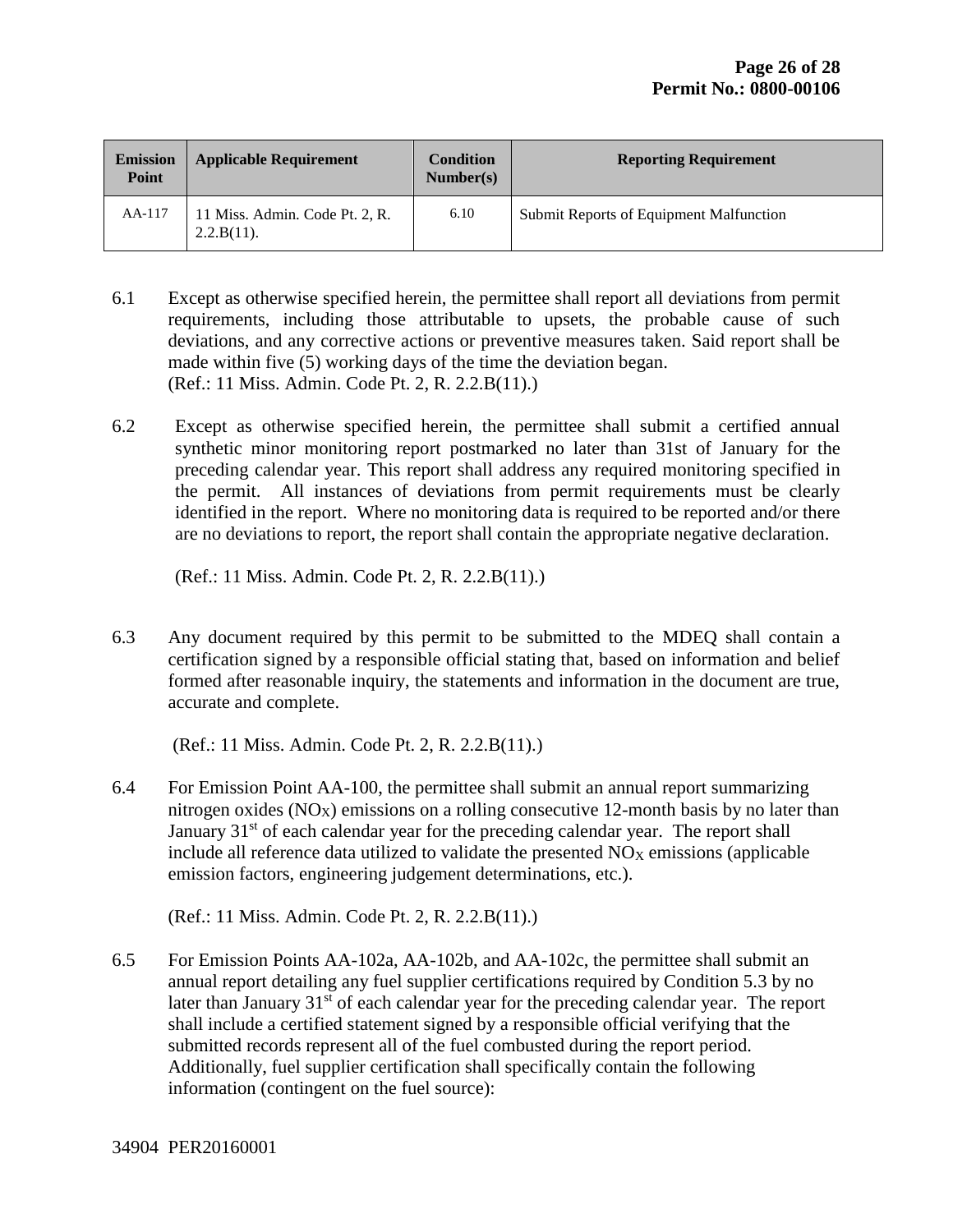- (a) For Distillate Oil (i.e. No. 2 fuel oil and/or diesel fuel):
	- (1) The name of the oil supplier;
	- (2) A statement from the aforementioned supplier that the utilized oil complies with the specifications under the definition of "*distillate oil*" contained within 40 CFR 60.41c; and
	- (3) The sulfur content or maximum sulfur content of the oil.
- (b) For Other Fuels (i.e. natural gas):
	- (1) The name of the supplier of the fuel;
	- (2) The potential sulfur emissions rate or maximum potential sulfur emission rate of the utilized fuel in nanograms per Joule (ng/J) heat input; and
	- (3) The method used to determine the potential sulfur emissions rate of the fuel.

(Ref: 40 CFR  $60.48c(e)(11)$  and  $40$  CFR  $60.48c(f)(1)$ ,  $(4)$ )

6.6 For Emission Points AA-102a, AA-102b, and AA-102c, the permittee shall submit an annual report that summarizes the amount of each fuel combusted by each affected source on a monthly basis by January  $31<sup>st</sup>$  of each calendar year for the preceding calendar year.

(Ref.: 11 Miss. Admin. Code Pt. 2, R. 2.2.B(11).)

6.7 For Emission Points AA-102a, AA-102b and AA-102c, the permittee shall submit an annual report that summarizes the hours of operation for each affected source by January  $31<sup>st</sup>$  of each calendar year for the preceding calendar year. The report shall include a certified statement signed by a responsible official verifying that the hours of operations for each affected source is less than 48 hours during the report period.

(Ref.: 11 Miss. Admin. Code Pt. 2, R. 2.2.B(11).)

6.8 For Emission Points AA-001, AA-002, AA-003, AA-109, AA-110a, AA-110b, AA-111a, AA-111b and AA-112 the permittee shall submit an annual report that summarizes the hours of operation for each affected source by January 31<sup>st</sup> of each calendar year for the preceding calendar year. The report shall document how many hours are spent for emergency operation, what classified the operation as an emergency situation(s), how many hours are spent for non-emergency operation, and the circumstance(s) for nonemergency operation.